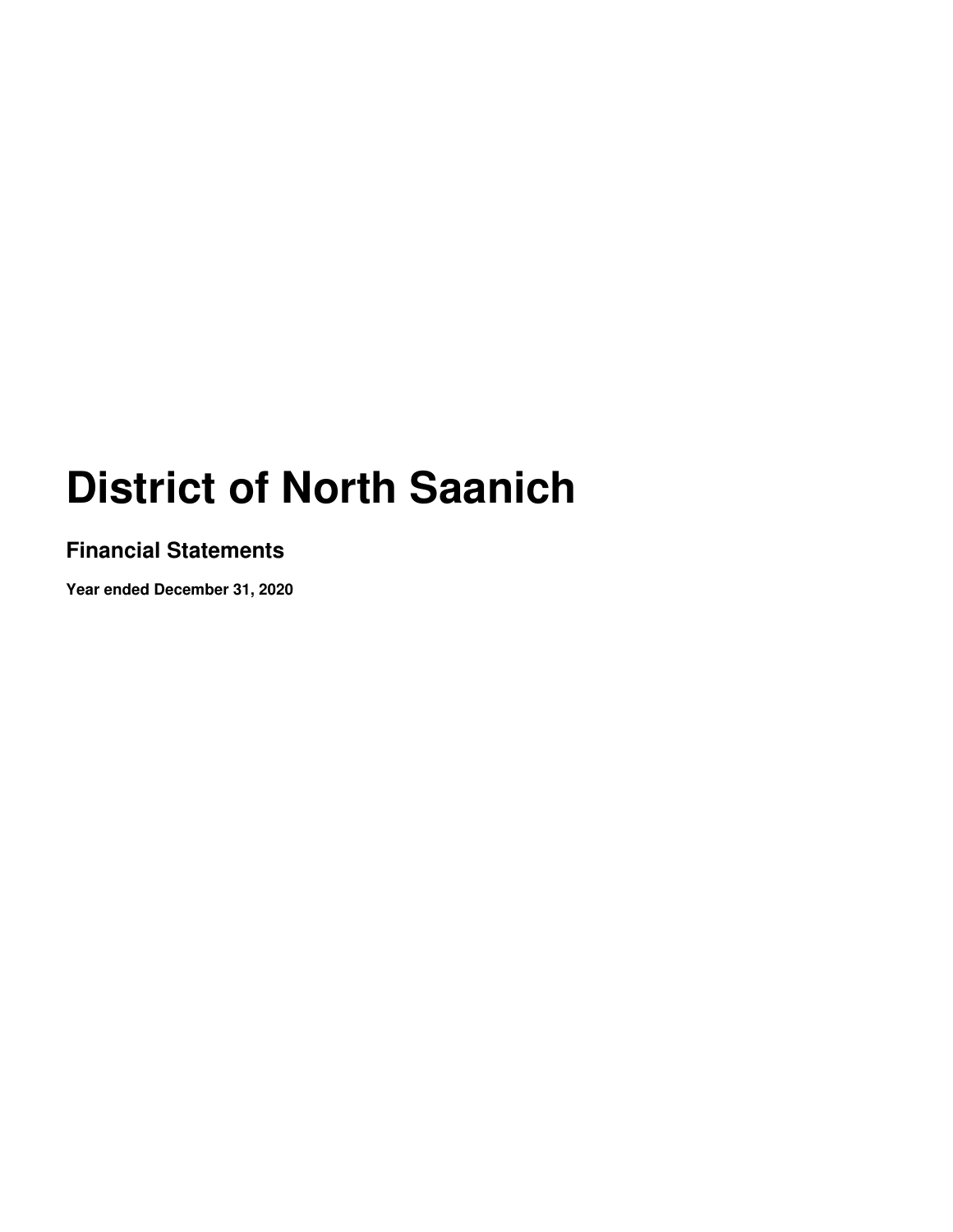**December 31, 2020** 

### **CONTENTS**

|                                                          | Page     |
|----------------------------------------------------------|----------|
| <b>Financial Statements</b>                              |          |
| Management's Responsibility for the Financial Statements |          |
| Independent Auditors' Report                             | 2        |
| <b>Statement of Financial Position</b>                   | 4        |
| <b>Statement of Operations</b>                           | 5        |
| Statement of Change in Net Financial Assets              | 6        |
| <b>Statement of Cash Flows</b>                           | 7        |
| Notes to the Financial Statements                        | $8 - 28$ |
| <b>Supplementary Financial Information - unaudited</b>   |          |
| Schedule 1: COVID-19 Safe Restart Grant                  | 29       |
|                                                          |          |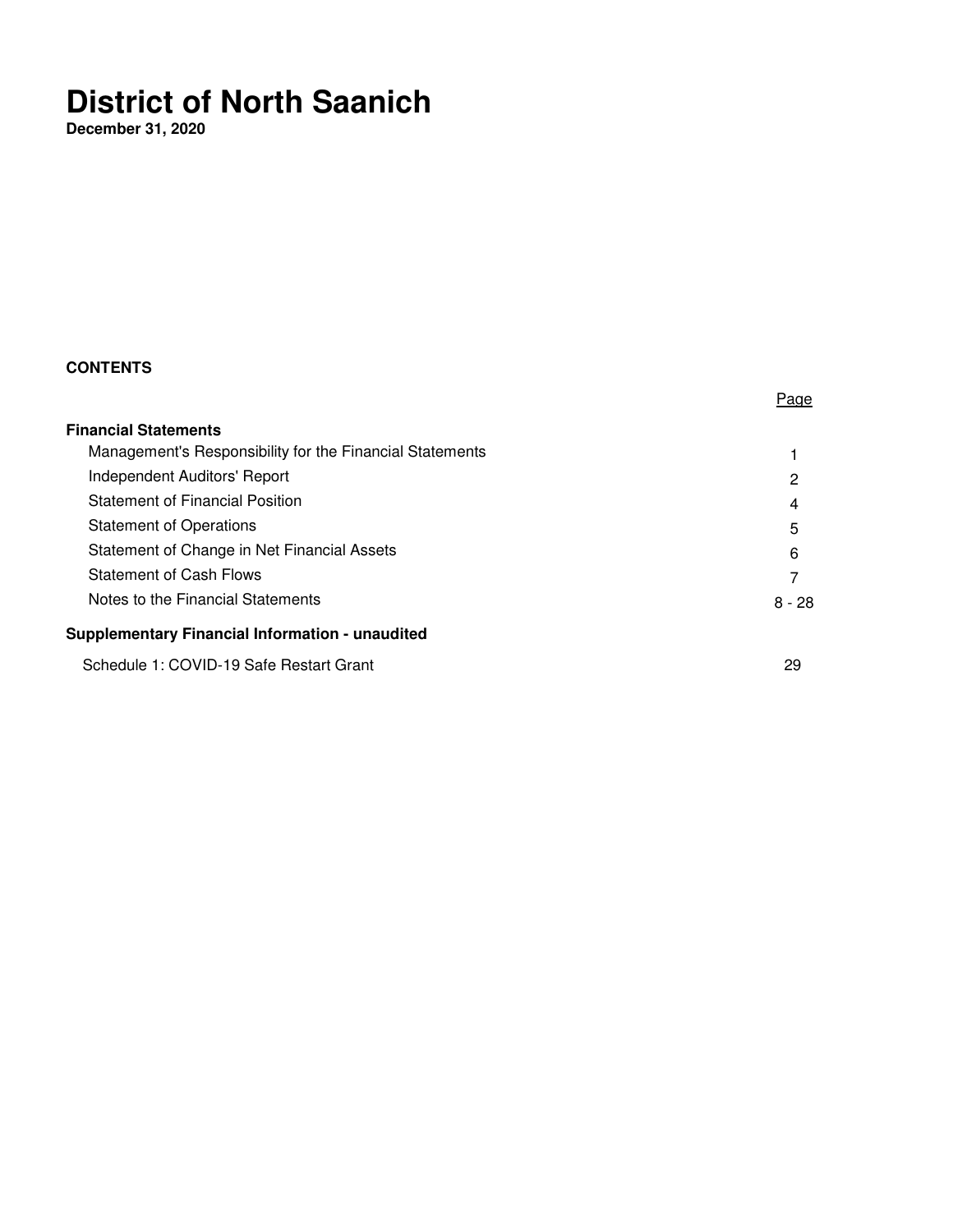**December 31, 2020** 

#### **Management's Responsibility for the Financial Statements**

The accompanying financial statements of the District of North Saanich (the "District") are the responsibility of the District's management and have been prepared in compliance with legislation, and in accordance with Canadian public sector accounting standards as recommended by the Public Sector Accounting Board of the Chartered Professional Accountants Canada. A summary of the significant accounting policies are described in Note 1 to the financial statements. The preparation of financial statements necessarily involves the use of estimates based on management's judgement, particularly when transactions affecting the current accounting period cannot be finalized with certainty until future periods.

The District's management maintains a system of internal controls designed to provide reasonable assurance that assets are safeguarded, transactions are properly authorized and recorded in compliance with legislative and regulatory requirements, and reliable financial information is available on a timely basis for preparation of the financial statements. These systems are monitored and evaluated by management.

The Mayor and Council meet with management and the external auditors to review the financial statements and discuss any significant financial reporting or internal control matters prior to their approval of the financial statements.

The financial statements have been audited by BDO Canada LLP, independent external auditors appointed by the District. The accompanying Independent Auditor's Report outlines their responsibilities, the scope of their examination and their opinion on the District's financial statements.

 $\sim$   $\sim$   $\sim$ 

**Chief Administrative Officer**

 $11$  Phenomeno

**Director of Financial Services**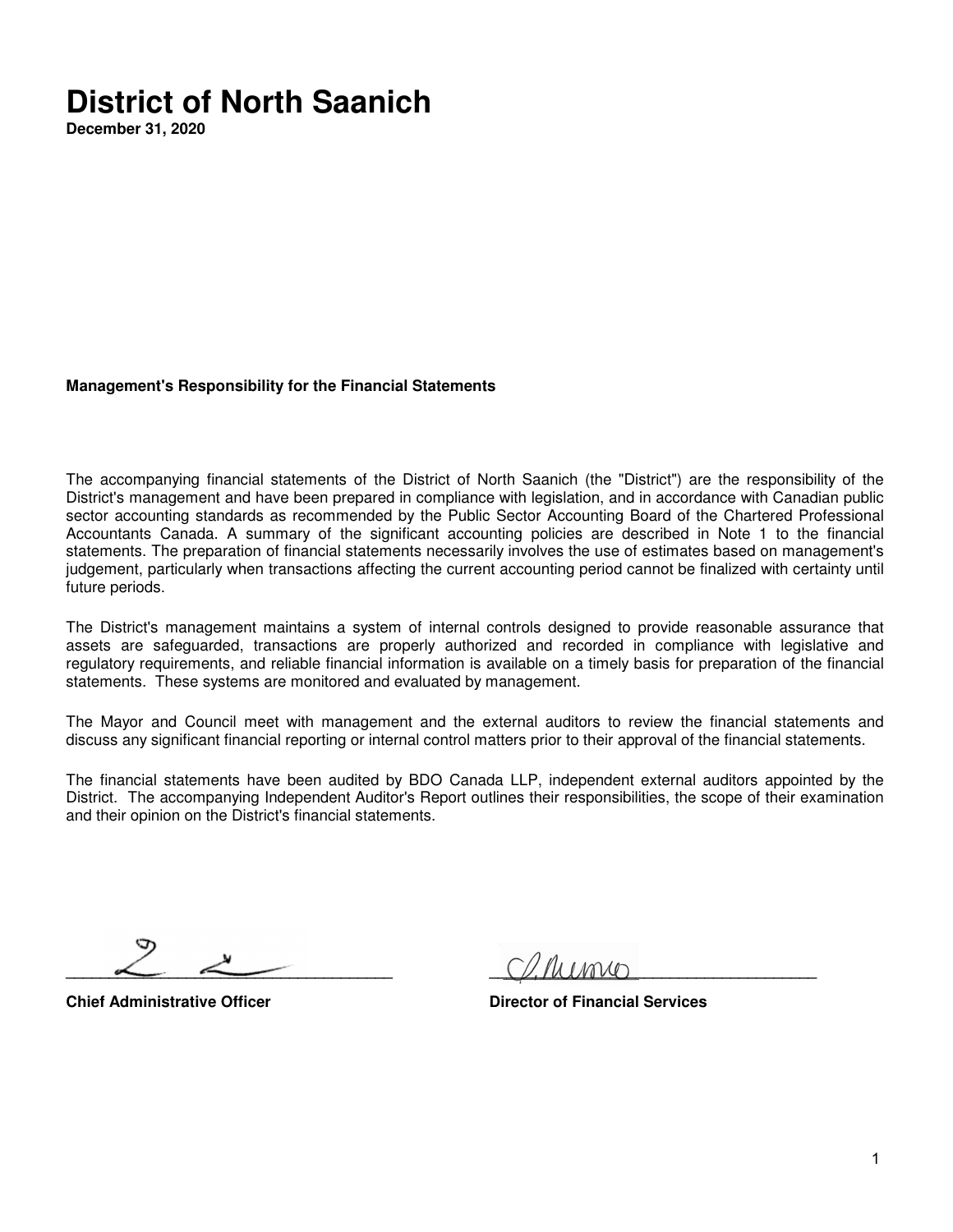

Tel: 604 688 5421 Fax: 604 688 5132 vancouver@bdo.ca **www.bdo.ca**

BDO Canada LLP Unit 1100 – Royal Centre 1055 West Georgia Street Vancouver BC V6E 3P3 Canada

#### **Independent Auditor's Report**

To the Mayor and Council of the District of North Saanich

#### **Opinion**

We have audited the financial statements of the District of North Saanich ("the District") which comprise the Statement of Financial Position as at December 31, 2020 and the Statements Operations, Changes in Net Financial Assets, and Cash Flows for the year then ended, and notes to the financial statements, including a summary of significant accounting policies.

In our opinion, the District financial statements present fairly, in all material respects, the financial position of the District at December 31, 2020 and its results of operations, changes in net debt, and cash flows for the year then ended in accordance with Canadian public sector accounting standards.

#### **Basis for Opinion**

We conducted our audit in accordance with Canadian generally-accepted auditing standards. Our responsibilities under those standards are further described in the Auditor's Responsibilities for the Audit of the Financial Statements section of our report. We are independent of the District in accordance with the ethical requirements that are relevant to our audit of the financial statements in Canada and we have fulfilled our other ethical responsibilities in accordance with these requirements. We believe that the audit evidence we have obtained is sufficient and appropriate to provide a basis for our opinion.

#### **Responsibilities of Management and Those Charged with Governance for the Financial Statements**

Management is responsible for the preparation and fair presentation of the financial statements in accordance with Canadian public sector accounting standards, and for such internal control as management determines is necessary to enable the preparation of financial statements that are free from material misstatement whether due to fraud or error.

In preparing the financial statements, management is responsible for assessing the District's ability to continue as a going concern, disclosing, as applicable, matters related to going concern and using the going concern basis of accounting unless management either intends to liquidate the District, or to cease operations, or has no realistic alternative but to do so.

Those charged with governance are responsible for overseeing the District's financial reporting process.

#### **Auditor's Responsibilities for the Audit of the Financial Statements**

Our objectives are to obtain reasonable assurance about whether the financial statements as a whole are free from material misstatement whether due to fraud or error, and to issue an auditor's report that includes our opinion. Reasonable assurance is a high level of assurance, but is not a guarantee that an audit conducted in accordance with Canadian generally-accepted auditing standards will always detect a material misstatement when it exists. Misstatements can arise from fraud or error and are considered material if, individually or in the aggregate, they could reasonably be expected to influence the economic decisions of users taken on the basis of these financial statements.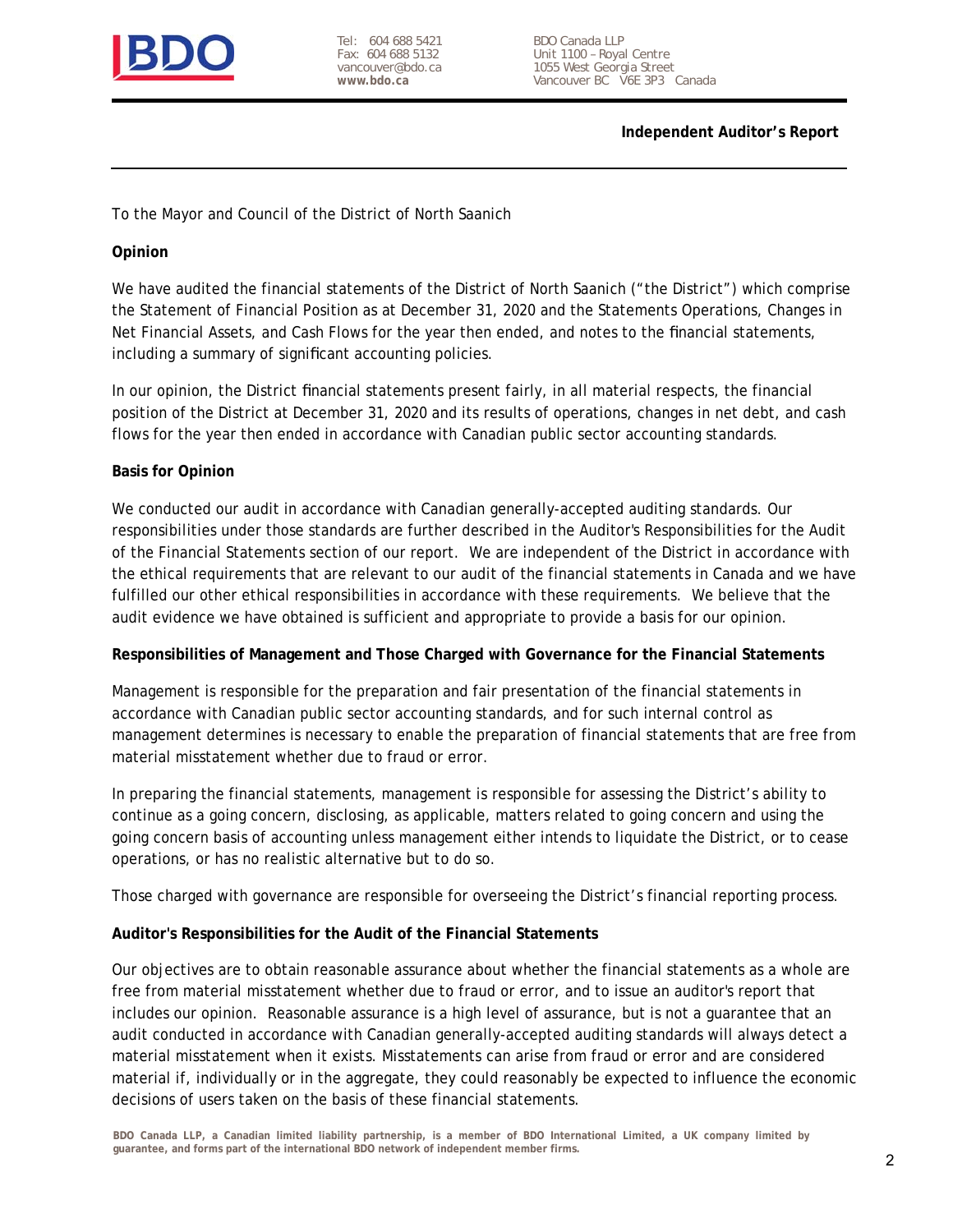

As part of an audit in accordance with Canadian generally-accepted auditing standards we exercise professional judgment and maintain professional skepticism throughout the audit. We also:

- Identify and assess the risks of material misstatement of the financial statements whether due to fraud or error, design and perform audit procedures responsive to those risks, and obtain audit evidence that is sufficient and appropriate to provide a basis for our opinion. The risk of not detecting a material misstatement resulting from fraud is higher than for one resulting from error as fraud may involve collusion, forgery, intentional omissions, misrepresentations, or the override of internal control.
- Obtain an understanding of internal control relevant to the audit in order to design audit procedures that are appropriate in the circumstances. But not for the purpose of expressing an opinion on the effectiveness of the District's internal control.
- Evaluate the appropriateness of accounting policies used and the reasonableness of accounting estimates and related disclosures made by management.
- Conclude on the appropriateness of management's use of the going concern basis of accounting and, based on the audit evidence obtained, whether a material uncertainty exists related to events or conditions that may cast significant doubt on the District's ability to continue as a going concern. If we conclude that a material uncertainty exists, we are required to draw attention in our auditor's report to the related disclosures in the financial statements or, if such disclosures are inadequate, to modify our opinion. Our conclusions are based on the audit evidence obtained up to the date of our auditor's report. However future events or conditions may cause the District to cease to continue as a going concern.
- Evaluate the overall presentation, structure and content of the financial statements, including the disclosures, and whether the financial statements represent the underlying transactions and events in a manner that achieves fair presentation.

We communicate with those charged with governance regarding, among other matters, the planned scope and timing of the audit and significant audit findings, including any significant deficiencies in internal control that we identify during our audit.

We also provide those charged with governance with a statement that we have complied with relevant ethical requirements regarding independence, and to communicate with them all relationships and other matters that may reasonably be thought to bear on our independence, and where applicable, related safeguards.

BDO Canada LLP

Chartered Professional Accountants

Vancouver, British Columbia May 3, 2021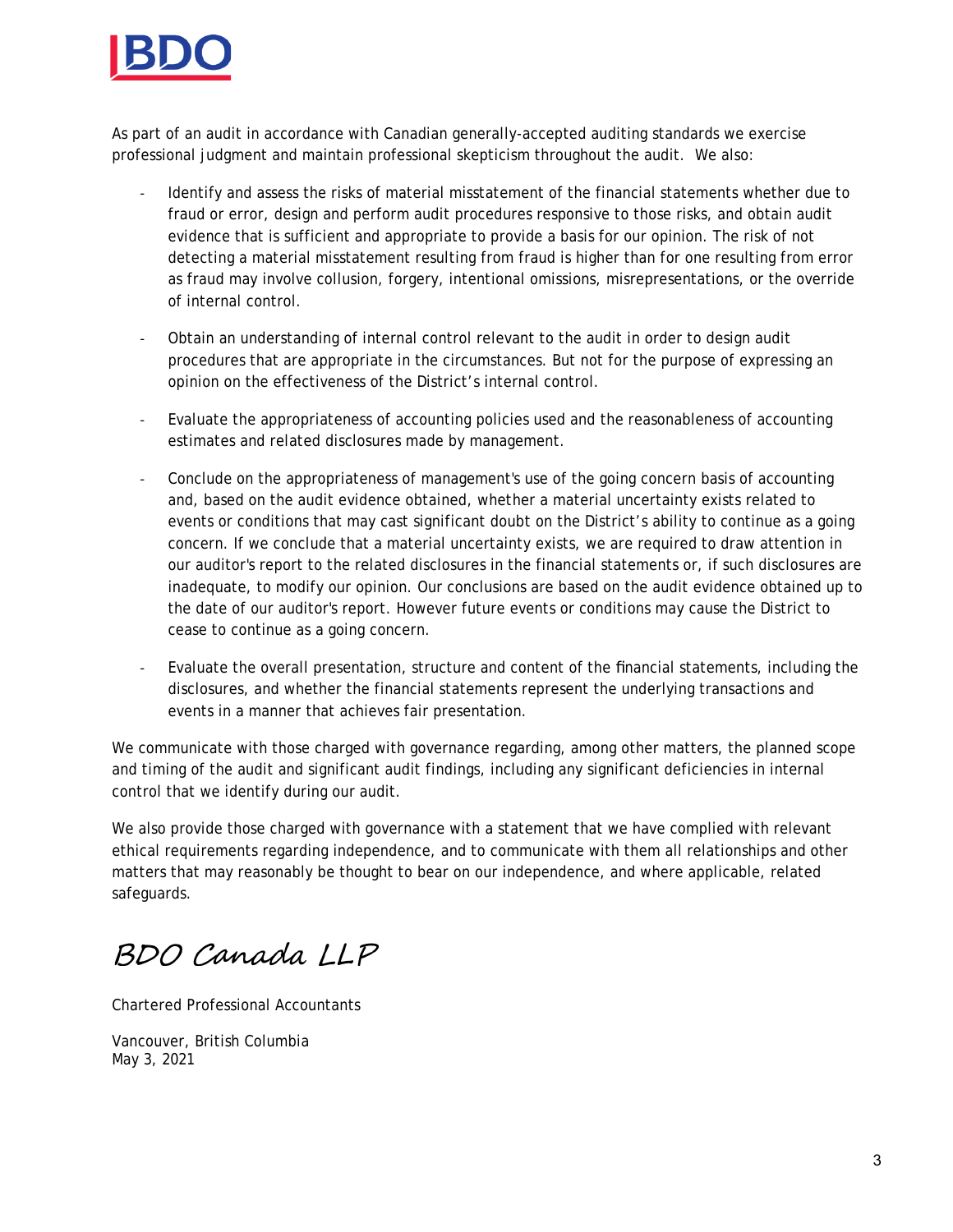### **Statement of Financial Position**

**December 31, 2020, with comparative information for 2019**

|                                                   | 2020       | 2019                        |
|---------------------------------------------------|------------|-----------------------------|
| <b>Financial assets</b>                           |            |                             |
| Cash                                              |            | \$17,213,216 \$14,030,327   |
| Portfolio investments (note 2)                    | 25,434,788 | 24,870,201                  |
| Accounts receivable                               |            |                             |
| Taxes                                             | 871,678    | 581,606                     |
| Other (note 3)                                    | 2,392,550  | 1,713,250                   |
| Debt reserve deposits (note 4)                    | 133,112    | 130,428                     |
|                                                   |            | $$46,045,344$ $$41,325,812$ |
| <b>Liabilities</b>                                |            |                             |
| Accounts payable and accrued liabilities (note 5) | 7,371,229  | 4,490,989                   |
| Prepaid property taxes                            | 731,706    | 646,743                     |
| Deferred revenue (note 6)                         | 2,282,135  | 2,391,967                   |
| Deposits                                          | 1,131,707  | 1,368,088                   |
| Employee future benefit liability (note 7)        | 475,900    | 438,300                     |
| Debt (note 8)                                     | 5,736,594  | 6,139,608                   |
|                                                   |            | \$17,729,271 \$15,475,695   |
| <b>Net financial assets</b>                       |            | \$28,316,073 \$25,850,117   |
| <b>Non-financial assets</b>                       |            |                             |
| Tangible capital assets (note 9)                  | 86,180,024 | 79,877,404                  |
| Inventory of supplies                             | 160,231    | 135,648                     |
| Prepaid expenses                                  | 189,363    | 543,006                     |
|                                                   |            | \$86,529,618 \$80,556,058   |
| Accumulated surplus (note 10)                     |            | \$114,845,691 \$106,406,175 |

Contingencies and commitments (notes 4 and 11)

Clinimo

Director of Financial Services

Mayor

The accompanying notes are an integral part of these financial statements.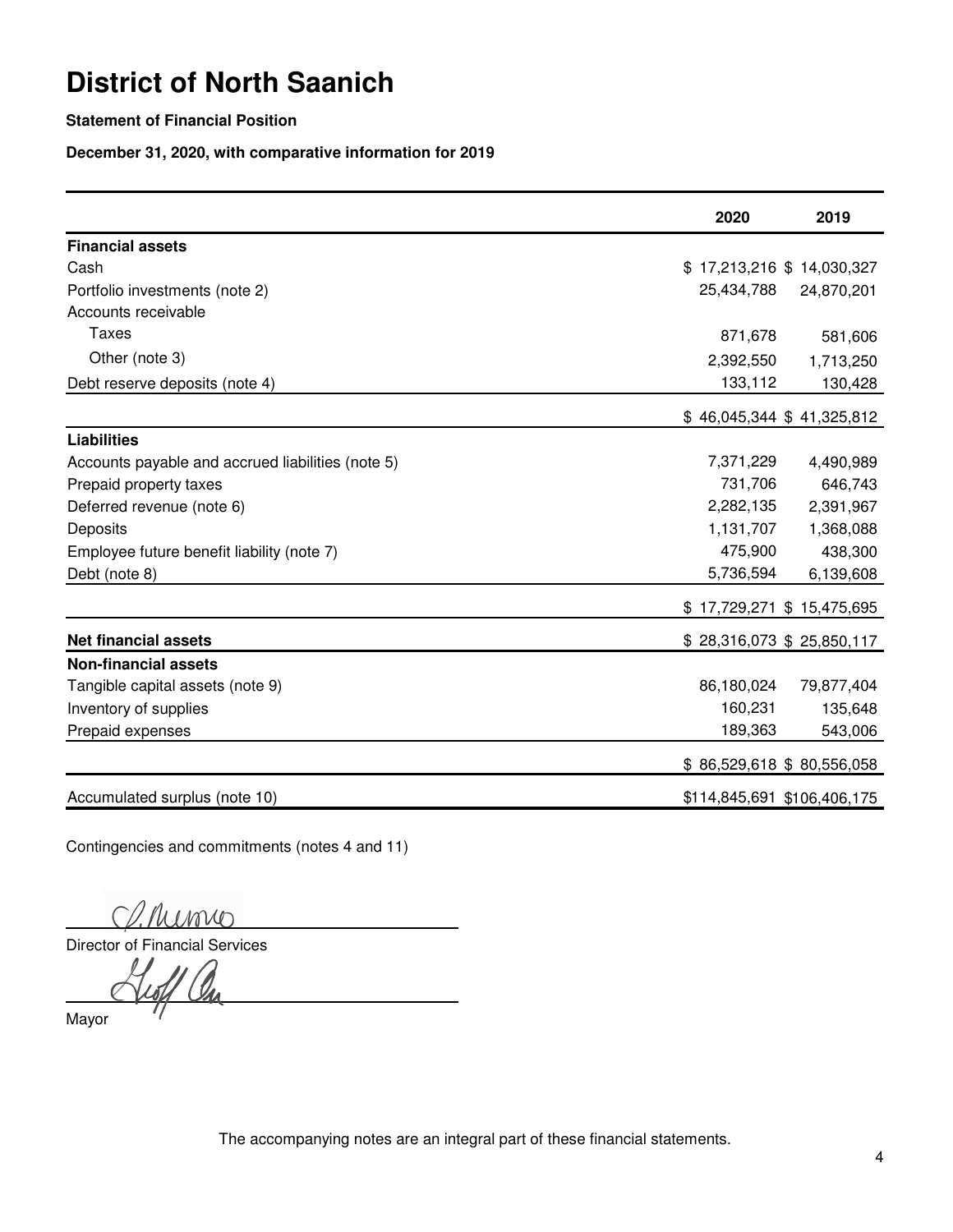### **Statement of Operations**

**Year ended December 31, 2020, with comparative information for 2019**

|                                                  | <b>Budget</b><br>(note 15)                | 2020        | 2019       |
|--------------------------------------------------|-------------------------------------------|-------------|------------|
| Revenues: (note 14)                              |                                           |             |            |
| Taxes available for municipal purposes (note 12) | \$13,346,550 \$13,039,686 \$12,682,705    |             |            |
| Sale of services                                 |                                           |             |            |
| General                                          | 987,600                                   | 1,164,794   | 1,034,066  |
| Water utility fees and charges                   | 3,363,100                                 | 3,364,806   | 3,230,900  |
| Sewer utility fees and charges                   | 1,323,600                                 | 1,272,935   | 1,295,491  |
| Income from portfolio investments                | 440,000                                   | 807,471     | 833,917    |
| Contributed assets (note 9)                      |                                           | 3,147,713   | 5,658,386  |
| Government transfers (note 13)                   | 1,241,500                                 | 4,306,114   | 1,700,963  |
| Other revenue                                    | 268,700                                   | 311,290     | 482,021    |
|                                                  | \$20,971,050 \$27,414,809 \$26,918,449    |             |            |
| Expenses: (note 14)                              |                                           |             |            |
| General government                               | 4,399,440                                 | 3,697,329   | 3,383,511  |
| Protective services                              | 4,042,315                                 | 3,474,583   | 3,437,209  |
| Solid waste management and environment           | 112,900                                   | 100,005     | 69,825     |
| Planning and community                           | 1,639,494                                 | 1,152,037   | 1,003,792  |
| Transportation                                   | 4,721,899                                 | 3,734,228   | 3,367,566  |
| Parks, recreation and culture                    | 2,131,821                                 | 1,784,379   | 1,583,816  |
| Water utility                                    | 3,599,879                                 | 3,241,744   | 3,132,236  |
| Sewer utility                                    | 1,867,702                                 | 1,790,988   | 1,681,232  |
|                                                  | \$22,515,450 \$18,975,293 \$17,659,187    |             |            |
| Annual surplus (deficit)                         | (1,544,400)                               | 8,439,516   | 9,259,262  |
| Accumulated surplus, beginning of year           | 106,406,175                               | 106,406,175 | 97,146,913 |
| Accumulated surplus, end of year                 | \$104,861,775 \$114,845,691 \$106,406,175 |             |            |

The accompanying notes are an integral part of these financial statements.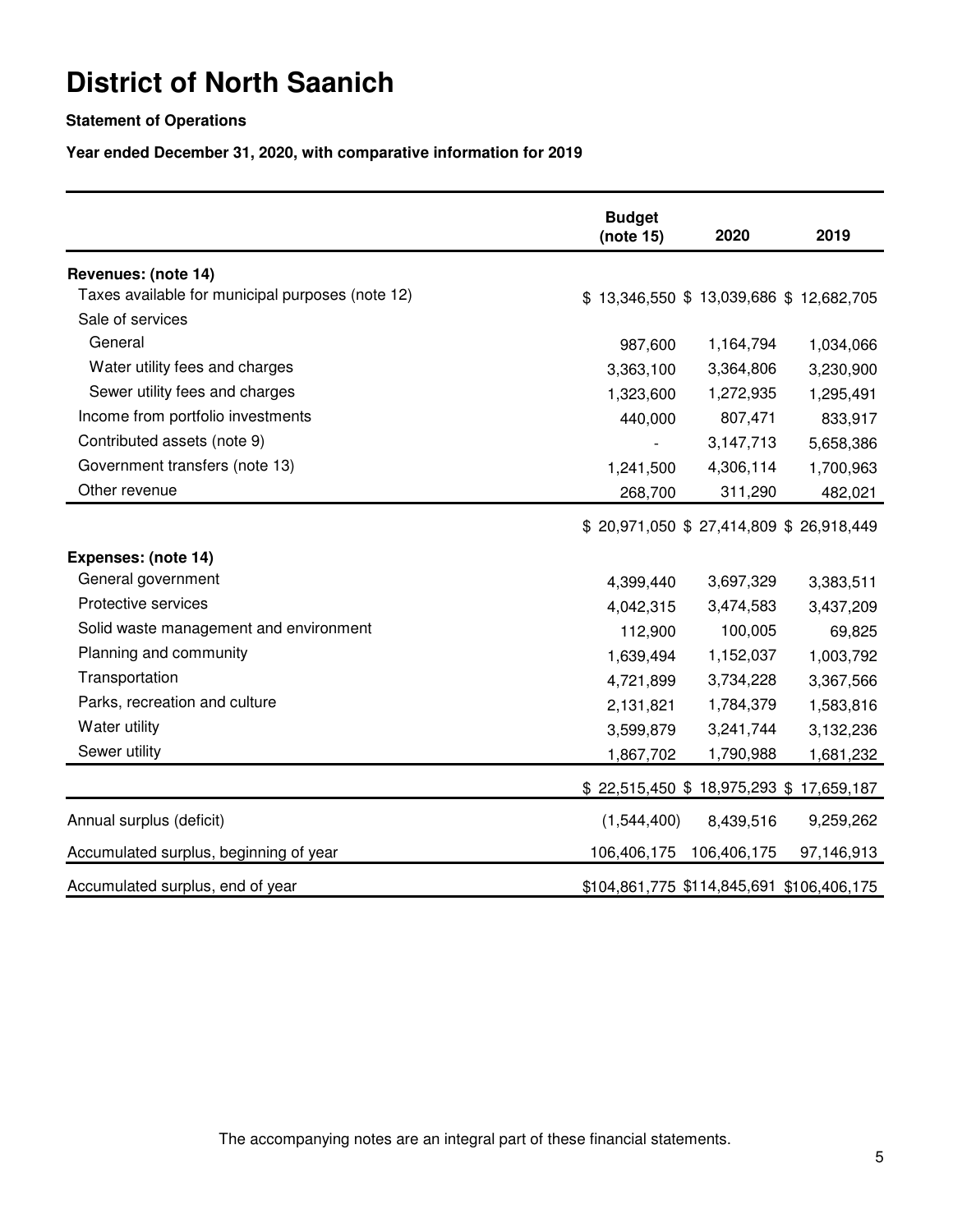### **Statement of Change in Net Financial Assets**

**Year ended December 31, 2020, with comparative information for 2019**

|                                         | <b>Budget</b><br>(note 15)                | 2020          | 2019          |  |
|-----------------------------------------|-------------------------------------------|---------------|---------------|--|
| Annual surplus (deficit)                | $(1,544,400)$ \$<br>\$                    | 8,439,516 \$  | 9,259,262     |  |
| Acquisition of tangible capital assets  | (9,911,600)                               | (6,096,956)   | (2, 164, 564) |  |
| Amortization of tangible capital assets | 3,520,000                                 | 2,935,746     | 2,825,316     |  |
| Loss on disposal of capital assets      |                                           | 6,301         | 168,971       |  |
| Contributed capital assets              |                                           | (3, 147, 713) | (5,658,386)   |  |
|                                         | (7,936,000)                               | 2,136,894     | 4,430,599     |  |
| Acquisition of inventory of supplies    |                                           | (125, 259)    | (98, 222)     |  |
| Consumption of inventory of supplies    |                                           | 100,676       | 121,841       |  |
| Acquisition of prepaid expenses         |                                           | (187, 782)    | (538, 190)    |  |
| Use of prepaid expenses                 |                                           | 541,427       | 148,040       |  |
| Change in net financial assets          | (7,936,000)                               | 2,465,956     | 4,064,068     |  |
| Net financial assets, beginning of year | 25,850,117                                | 25,850,117    | 21,786,049    |  |
| Net financial assets, end of year       | $$17,914,117$ $$28,316,073$ $$25,850,117$ |               |               |  |

The accompanying notes are an integral part of these financial statements.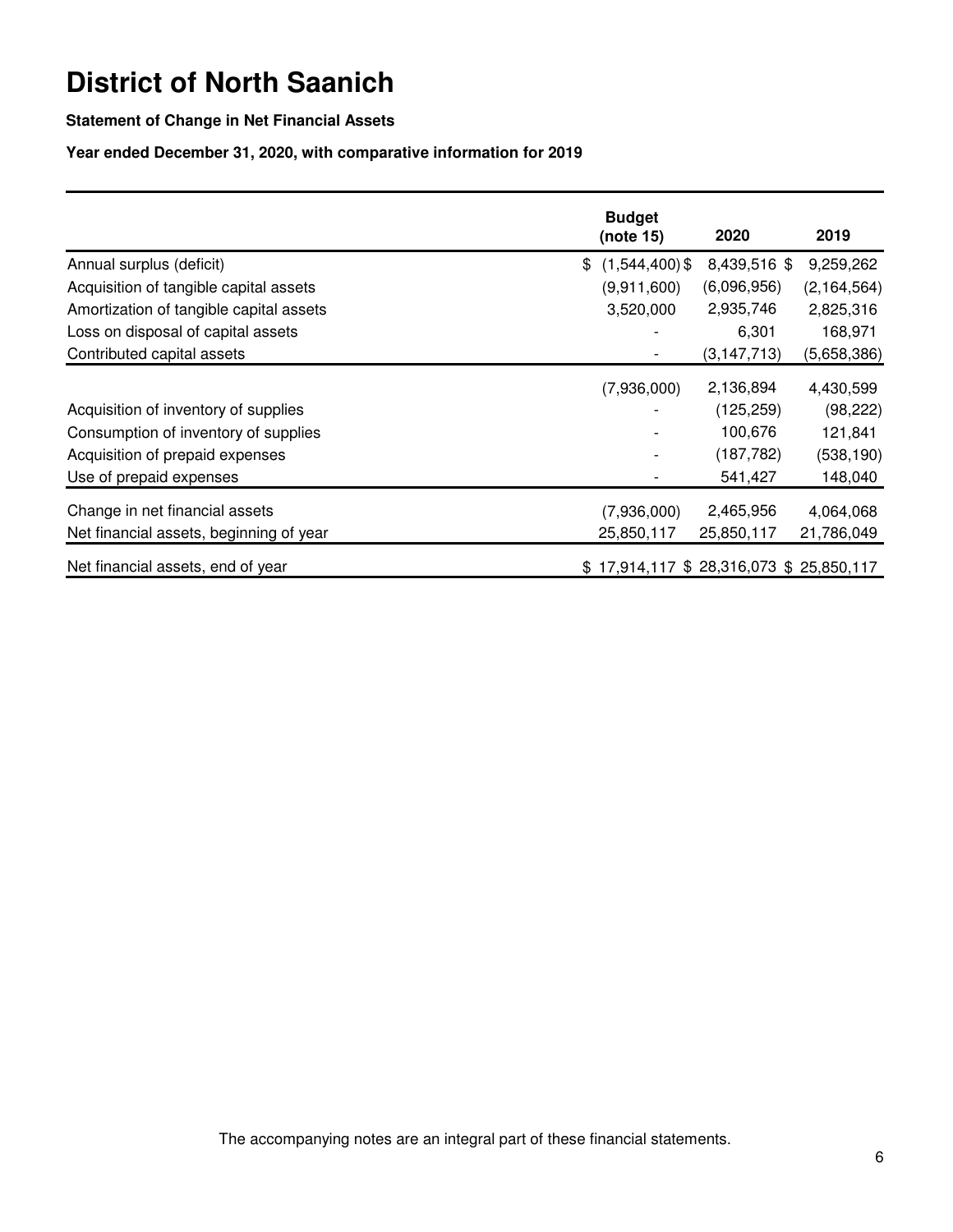#### **Statement of Cash Flows**

**Year ended December 31, 2020, with comparative information for 2019**

|                                                      | 2020                      | 2019          |
|------------------------------------------------------|---------------------------|---------------|
| Cash provided by (used in):                          |                           |               |
| <b>Operating transactions:</b>                       |                           |               |
| Annual surplus                                       | \$<br>8,439,516 \$        | 9,259,262     |
| Items not involving cash:                            |                           |               |
| Contributed tangible capital assets                  | (3, 147, 713)             | (5,658,386)   |
| Loss on disposal of capital assets                   | 6,301                     | 168,971       |
| Amortization of tangible capital assets              | 2,935,746                 | 2,825,316     |
| Actuarial sinking fund earnings                      | (133, 670)                | (118,049)     |
|                                                      | 8,100,180                 | 6,477,114     |
| Change in non-cash operating assets and liabilities  |                           |               |
| (Increase) decrease in accounts receivable - taxes   | (290, 071)                | 284,348       |
| (Increase) decrease in accounts receivable - other   | (679, 300)                | 549,492       |
| (Increase) in debt reserve deposits                  | (2,684)                   | (2,969)       |
| Decrease (increase) in prepaid expenses              | 353,643                   | (390, 150)    |
| Increase in accounts payable and accrued liabilities | 2,880,240                 | 785,079       |
| Increase in prepaid property taxes                   | 84,963                    | 36,695        |
| (Decrease) in deferred revenue                       | (109, 832)                | (239, 867)    |
| Increase in employee future benefit obligations      | 37,600                    | 23,600        |
| (Increase) decrease in materials and supplies        | (24, 583)                 | 23,619        |
| (Increase) decrease in deposits                      | (236, 381)                | 302,344       |
|                                                      | 10,113,775                | 7,849,305     |
| <b>Capital transactions:</b>                         |                           |               |
| Acquisition of tangible capital assets               | (6,096,956)               | (2, 164, 564) |
| <b>Financing transactions:</b>                       |                           |               |
| Repayment of debt                                    | (269, 343)                | (269, 343)    |
| <b>Investing transactions:</b>                       |                           |               |
| Change in portfolio investments                      | (564, 587)                | (3,071,151)   |
| Increase in cash and cash equivalents                | 3,182,889                 | 2,344,247     |
| Cash and cash equivalents, beginning of year         | 14,030,327                | 11,686,080    |
| Cash and cash equivalents, end of year               | \$17,213,216 \$14,030,327 |               |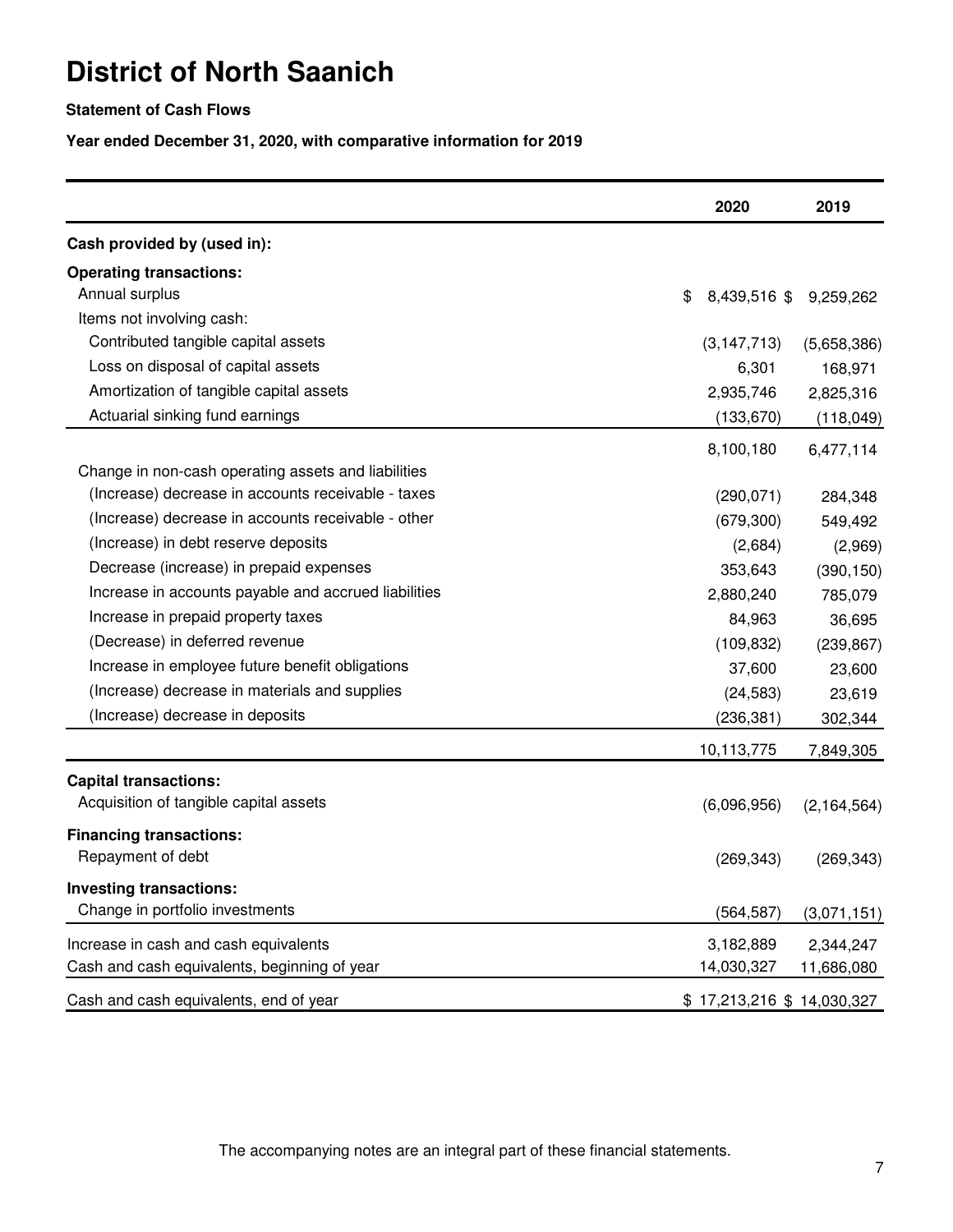#### **Notes to the Financial Statements**

#### **Year ended December 31, 2020**

The District of North Saanich (the "District") is a municipality in the Province of British Columbia that was created on August 19, 1965 pursuant to the Local Government Act of British Columbia and Community Charter of British Columbia. The District provides municipal services such as police, fire, public works, planning, parks and recreation, library, and general government operations.

#### **1. Significant accounting policies**

The financial statements of the District are prepared by management in accordance with Canadian public sector accounting standards, as recommended by the Public Sector Accounting Board ("PSAB") of the Chartered Professional Accountants Canada. Significant accounting policies adopted by the District are as follows:

#### (a) Basis of presentation

The financial statements reflect the assets, liabilities, revenues and expenses of the District and the relevant portion of any cost sharing arrangements.

The District participates in the cost sharing agreements with the Town of Sidney for RCMP police services, Library building maintenance and capital improvements, and the operations of the Shoal Senior Centre. Only the District's portion of these costs are recorded in the financial statements. Refer to Note 11 for additional details.

Interdepartmental and inter-fund transactions have been eliminated. The District does not administer any trust activities on behalf of external parties.

(b) Basis of accounting

The District follows the accrual method of accounting for revenues and expenses. Revenues are recognized in the year in which they are earned and measurable. Expenses are recognized as they are incurred and measurable as a result of receipt of goods or services and/or the creation a legal obligation to pay.

#### (c) Government transfers

Government transfers are recognized in the financial statements as revenues in the period in which events giving rise to the transfer occur, providing the transfers are authorized, any eligibility critera have been met, and reasonable estimates of the amounts can be made, except when and to the extent the transfer gives rise to an obligation that meets the definition of a liability. Transfers received for which expenses are not yet incurred are included in deferred revenue and will be recognized over the period the liability is settled.

#### (d) Deferred revenue

Deferred revenue includes grants, contributions and other amounts received from third parties pursuant to legislation, regulation and agreement which may only be used in certain programs, in the completion of specific work, or for the purchase of tangible capital assets. In addition, certain user charges and fees are collected for which the related services have yet to be performed. Revenue is recognized in the period when the related expenses are incurred, services performed, or the tangible capital assets are acquired.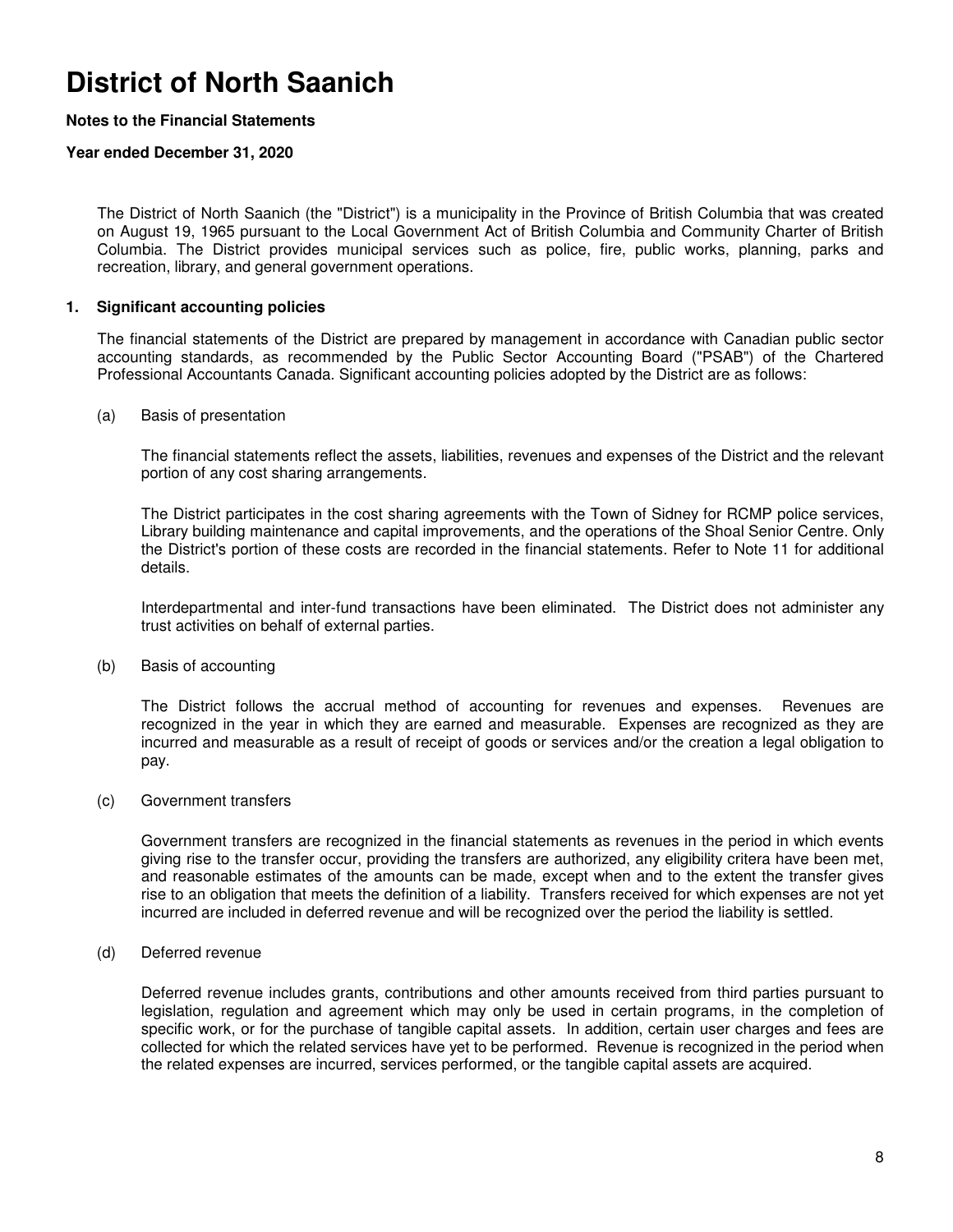#### **Notes to the Financial Statements**

**Year ended December 31, 2020**

#### **1. Significant accounting policies continued**

(e) Taxation revenue

Taxation revenue is recorded at estimated amounts when it has been authorized and the taxable event occurs. Annual levies for non-optional municipal services and general administrative services are recorded as taxes for municipal services in the year they are levied. Taxes receivable are recognized, when they meet the definition of an asset, net of an allowance for anticipated uncollectable amounts. Levies imposed by other taxing authorities are not included as taxes for municipal purposes.

Through the British Columbia Assessments' appeal process, taxes may be adjusted by way of supplementary roll adjustments. The effects of these adjustments on taxes are recognized at the time they are awarded or can be reasonably estimated.

(f) Portfolio investments

All investments are recorded on an amortized cost basis. Investment premiums and discounts are amortized over the term of the respective investment, using the effective interest method. Investments are written down when there is, in the opinon of management, a permanent decline in value.

(g) Investment income

Investment income is reported as revenue in the period earned except when restricted in use by the funding government or related legal statute. In that event, the investment income earned is added to the deferred revenue balance.

(h) Debt

Debt is recorded net of principal repayments and actuarial earnings.

(i) Employee future benefits

The District and its employees make contributions to the Municipal Pension Plan and the Greater Victoria Labour Relations Association (GVLRA) Long-Term Disability Trust. As these are multi-employer plans, contributions are expensed as incurred.

Sick, personal, emergency, and family leave benefits and other retirement benefits are also available to the District's employees. The costs of these benefits are actuarially determined based on service and best estimates of retirement ages and expected future salary and wage increases. The obligation under this benefit plan is accrued based on projected benefits as the employees render services necessary to earn the future benefits. Long-term disability income benefits are disclosed according to the Greater Victoria Labour Relations Associations' policy.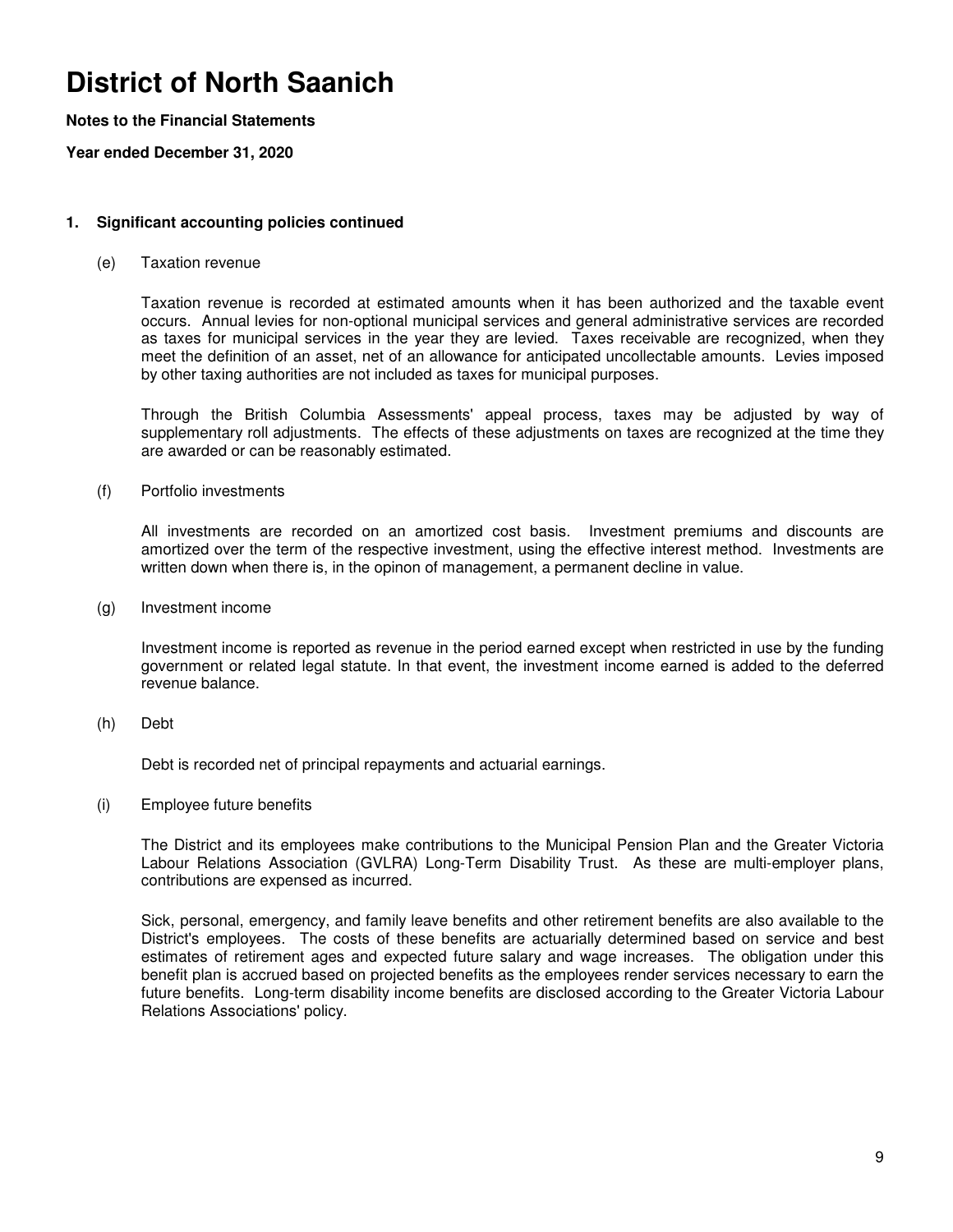#### **Notes to the Financial Statements**

**Year ended December 31, 2020**

#### **1. Significant accounting policies continued**

(j) Liability for contaminated sites

Contaminated sites are a result of contamination being introduced into air, soil, water or sediment of a chemical, organic or radioactive material or live organism that exceeds an environmental standard. Liabilities are recorded net of any expected recoveries.

A liability for remediation of contaminated sites is recognized when all the following criteria are met:

- (i) an environmental standard exists;
- (ii) contamination exceeds the environmental standard;
- (iii) the District is directly responsible or accepts responsibility;
- (iv) it is expected that the future economic benefits will be given up; and
- (v) a reasonable estimate of the amount can be made.

The liability is recognized as management's estimate of the cost of remediation and post-remediation including operation, maintenance and monitoring that are an integral part of the remediation strategy for a contaminated site.

(k) Non-financial assets

Non-financial assets are not available to discharge existing liabilities and are held for use in the provision of services. They have useful lives extending beyond the current year and are not intended for sale in the ordinary course of operations.

(i) Tangible capital assets

Tangible capital assets are recorded at cost which includes amounts that are directly attributable to acquisition, construction, development or betterment of the asset.

The cost, less residual value, of the tangible capital assets, excluding land are amortized on a straight line basis over their estimated useful lives.

The District does not capitalize interest costs associated with the acquisition or construction of a tangible capital asset.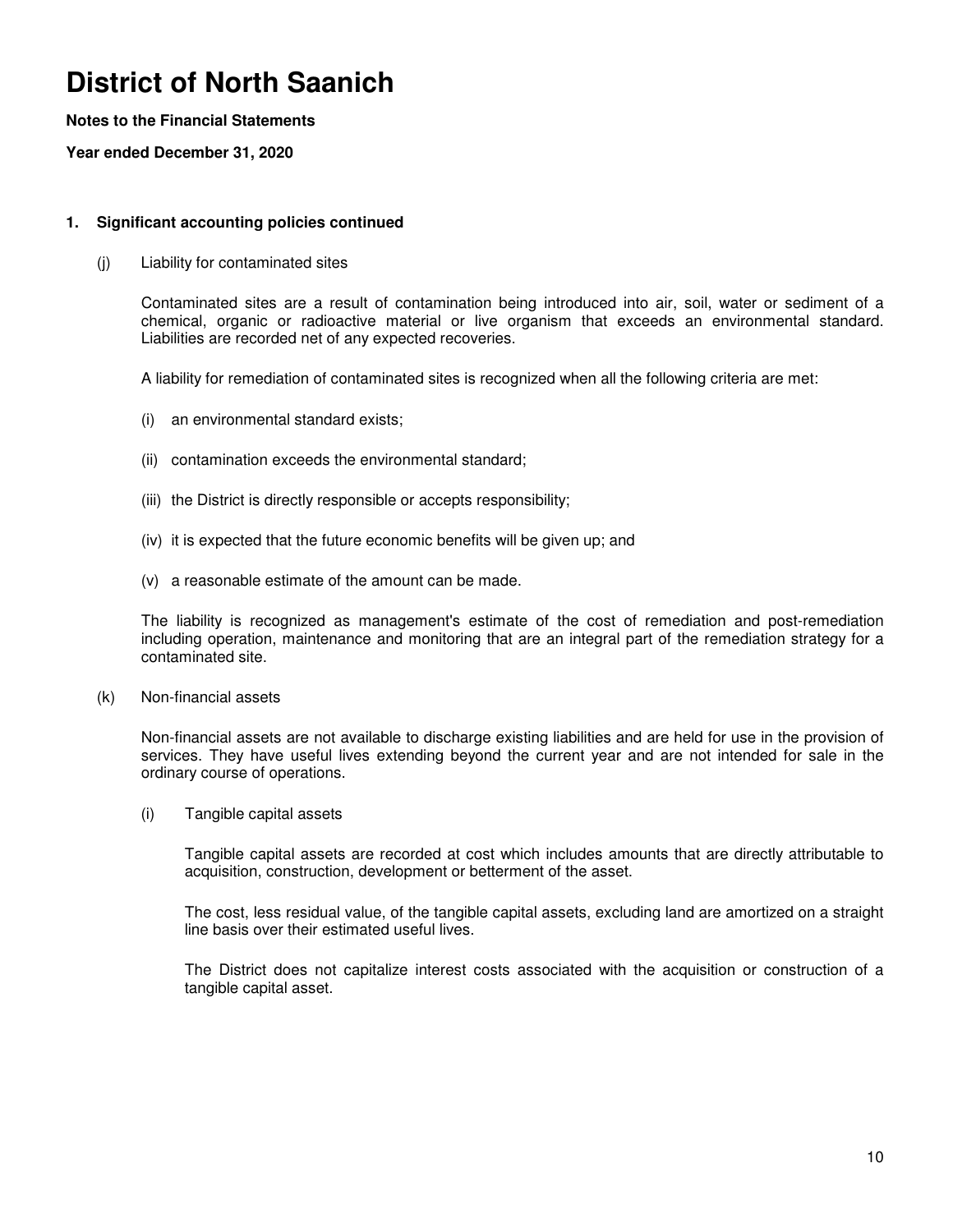#### **Notes to the Financial Statements**

**Year ended December 31, 2020**

#### **1. Significant accounting policies continued**

- (k) Non-financial assets continued
- (i) Tangible capital assets continued Estimated useful life for tangible capital assets is as follows:

| <b>Asset</b>                       | Useful life<br>range in<br>years |
|------------------------------------|----------------------------------|
| <b>Buildings</b>                   | 25 to 50                         |
| Land improvements                  | 10 to 40                         |
| Vehicles, machinery, and equipment | 5 to 25                          |
| <b>Engineering Structures:</b>     |                                  |
| Roads                              | 10 to 75                         |
| Drainage                           | 25 to 80                         |
| Water                              | 20 to 80                         |
| Sewer                              | 20 to 80                         |
| Other                              | 10 to 80                         |

Land has an infinite life and is not amortized. Work in progress is not amortized until the project is substantially completed and put into use.

Tangible capital assets are written down when conditions indicate that they no longer contribute to the District's ability to provide goods and services or when the value of the future economic benefits associated with the asset is less than the book value of the asset.

(ii) Contributions of tangible capital assets

Tangible capital assets received as contributions, including tangible capital assets in lieu of developer cost charges, are recorded as revenue at their estimated fair value at the date of receipt.

(iii) Natural resources

Natural resources that have not been purchased are not recognized as assets in the financial statements.

(iv) Works of art and cultural and historic assets

Works of art and cultural and historic assets are not recorded as assets in these financial statements.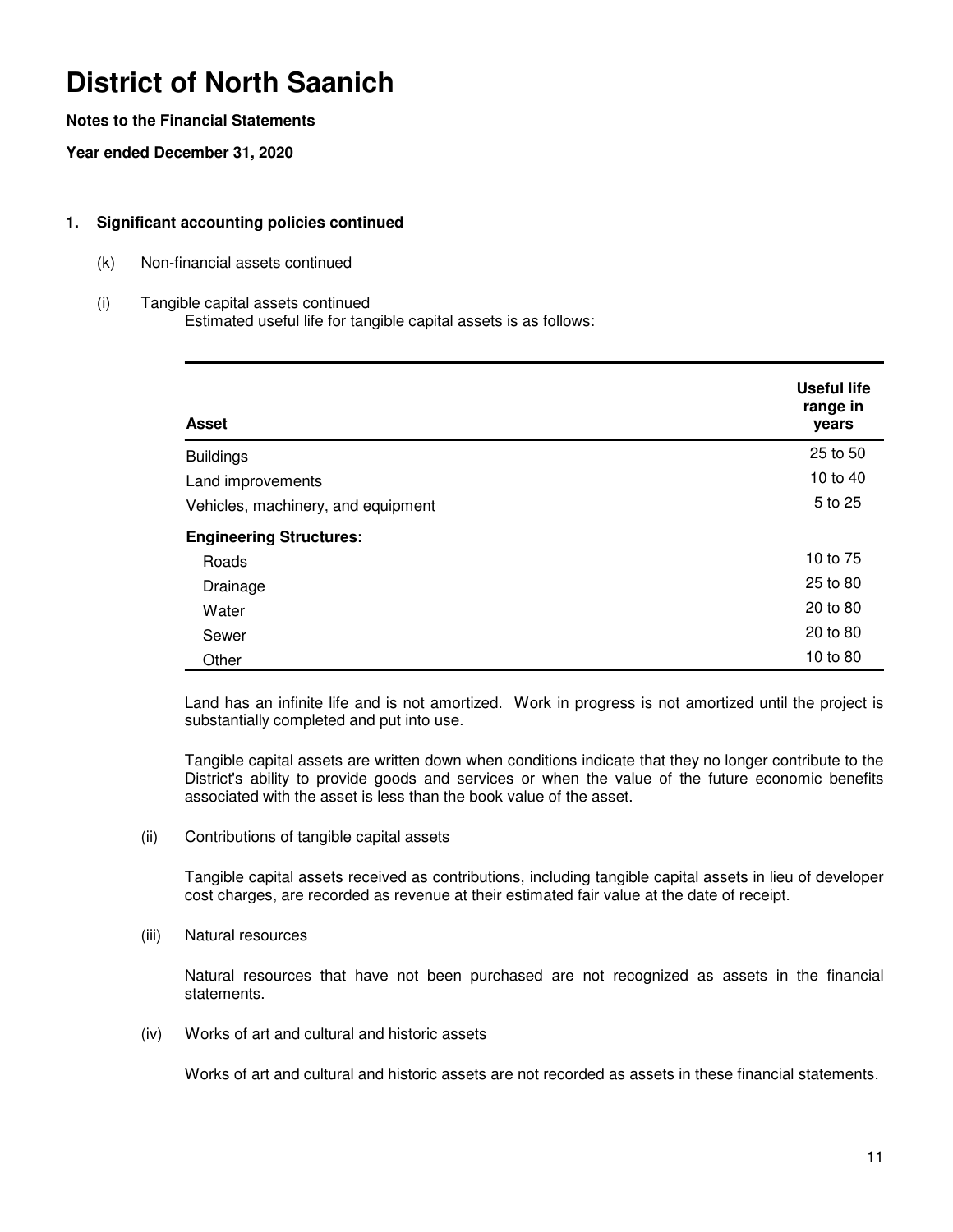#### **Notes to the Financial Statements**

**Year ended December 31, 2020**

#### **1. Significant accounting policies continued**

- (k) Non-financial assets continued
	- (v) Leased tangible capital assets

Leases which transfer substantially all of the benefits and risks incidental to ownership of property are accounted for as leased tangible capital assets. All other leases are accounted for as operating leases and the related payments are charged to expenses as incurred.

(vi) Inventory of supplies

Inventory of supplies is recorded at the lower of cost and replacement cost.

(l) Deposits

Receipts restricted by third parties for future services or repayment are deferred as deposits and are refundable under certain circumstances. Deposits are recognized as revenue when qualifying expenditures are incurred.

(m) Allocation of expenses

Salary, wages and employee benefit expenses include the costs for District employees. The cost of certain finance personnel are allocated to the water and sewer utility segments based on an estimate of time spent on those segments.

(n) Use of estimates

The preparation of financial statements in conformity with Canadian public sector accounting standards requires management to make estimates and assumptions that affect the reported amounts of assets and liabilities and disclosures of contingent assets and liabilities at the date of the financial statements and the reported amounts of revenues and expenses during the period. Significant estimates include assumptions used in estimating useful lives of tangible capital assets, the fair value of contributed assets, the allocation of expenses, provisions for accrued liabilities, underlying assumptions for employee future benefits, assessment of contaminated sites and provision for contingencies. Actual results could differ from these estimates.

#### **2. Portfolio investments**

The District's portfolio of investments consist of term deposits in credit unions. Term deposits in credit unions have varying maturity dates from January 2021 to November 2022 and have rates of return ranging from 0.80% to 3.30% (2019: 2.30% to 3.30%).

|                      | 2020                      | 2019 |
|----------------------|---------------------------|------|
| <b>Term Deposits</b> | \$25,434,788 \$24,870,201 |      |
|                      |                           |      |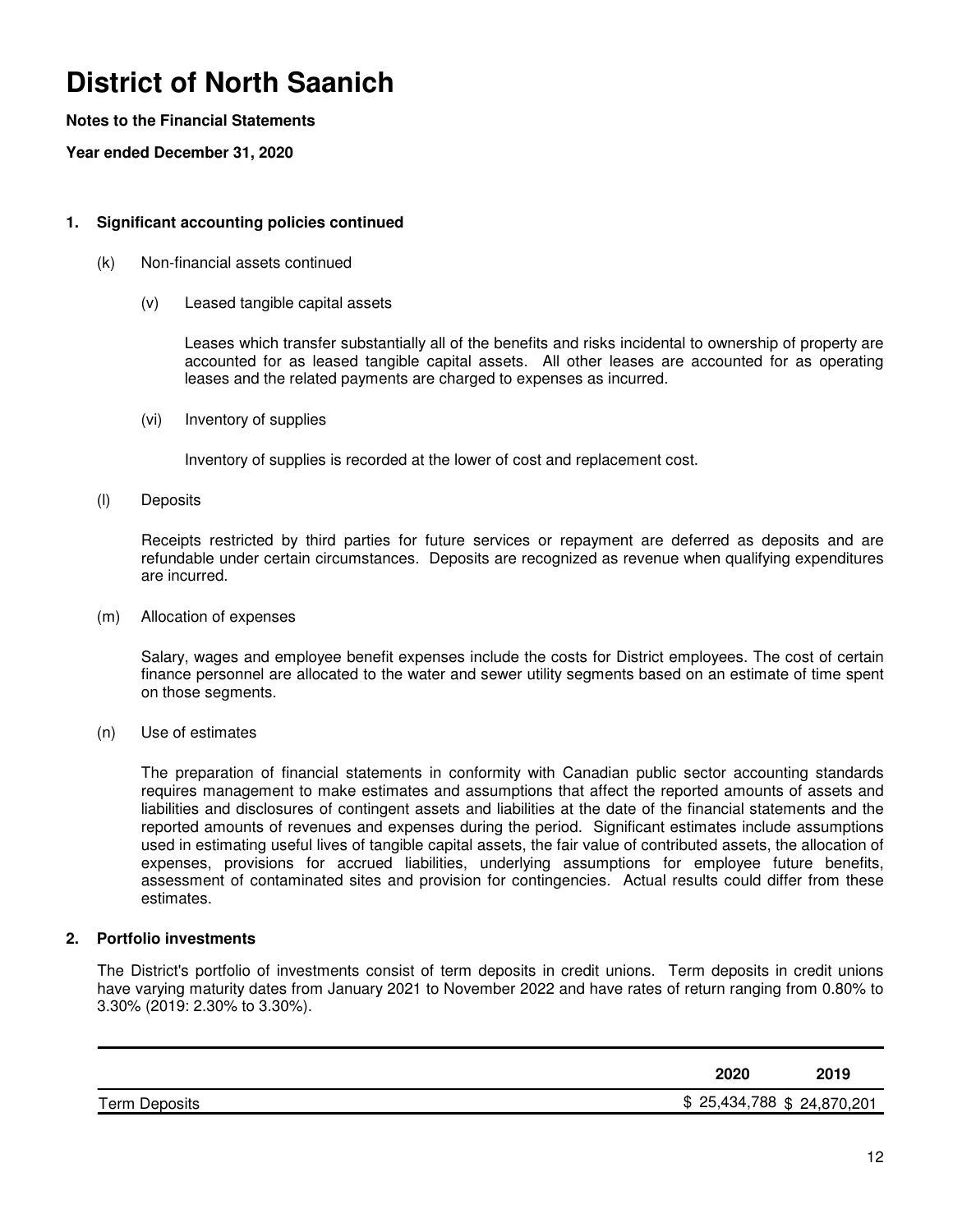#### **Notes to the Financial Statements**

**Year ended December 31, 2020**

#### **3. Other accounts receivable**

Other accounts receivable consists of the following:

|                                                     | 2020                 | 2019      |
|-----------------------------------------------------|----------------------|-----------|
| Utility fees and charges                            | \$<br>1,230,171 \$   | 1,060,953 |
| BikeBC grant receivable                             | 615,916              |           |
| Other grants receivable                             |                      | 47,857    |
| Protective services grants receivable               | 24,255               | 74,613    |
| <b>GST</b> rebate                                   | 397,921              | 253,121   |
| Trade accounts receivable                           | 60,026               | 53,244    |
| Receivable from library / other municipalities      | 19,779               | 57,853    |
| Insurance proceeds                                  |                      | 136,759   |
| Deferred property taxes due from the Province of BC | 8,120                | 14,613    |
| Miscellaneous                                       | 36,362               | 14,237    |
|                                                     | \$<br>$2.392.550$ \$ | 1,713,250 |

#### **4. Municipal Finance Authority debt reserve fund and debt reserve deposits**

As a condition of these borrowings, a portion of the debenture proceeds is withheld by the MFA as a debt reserve fund. These deposits are held by the MFA to act as security against the possibility of debt repayments default. If the debt is returned without default, the deposits are refunded to the District. At December 31, 2020, deposits of \$133,112 (2019 - \$130,428) are recorded as debt reserve deposits.

Under borrowing arrangements with the Municipal Finance Authority ("MFA"), the District is required to lodge security by means of contingent demand notes and interest bearing cash deposits based on the amount of borrowing. As debt principal is retired, demand notes are released and the cash deposits are refunded.

At December 31, 2020 there were contingent demand notes of \$255,076 (2019 - \$255,076) which are not included in the financial statements of the District.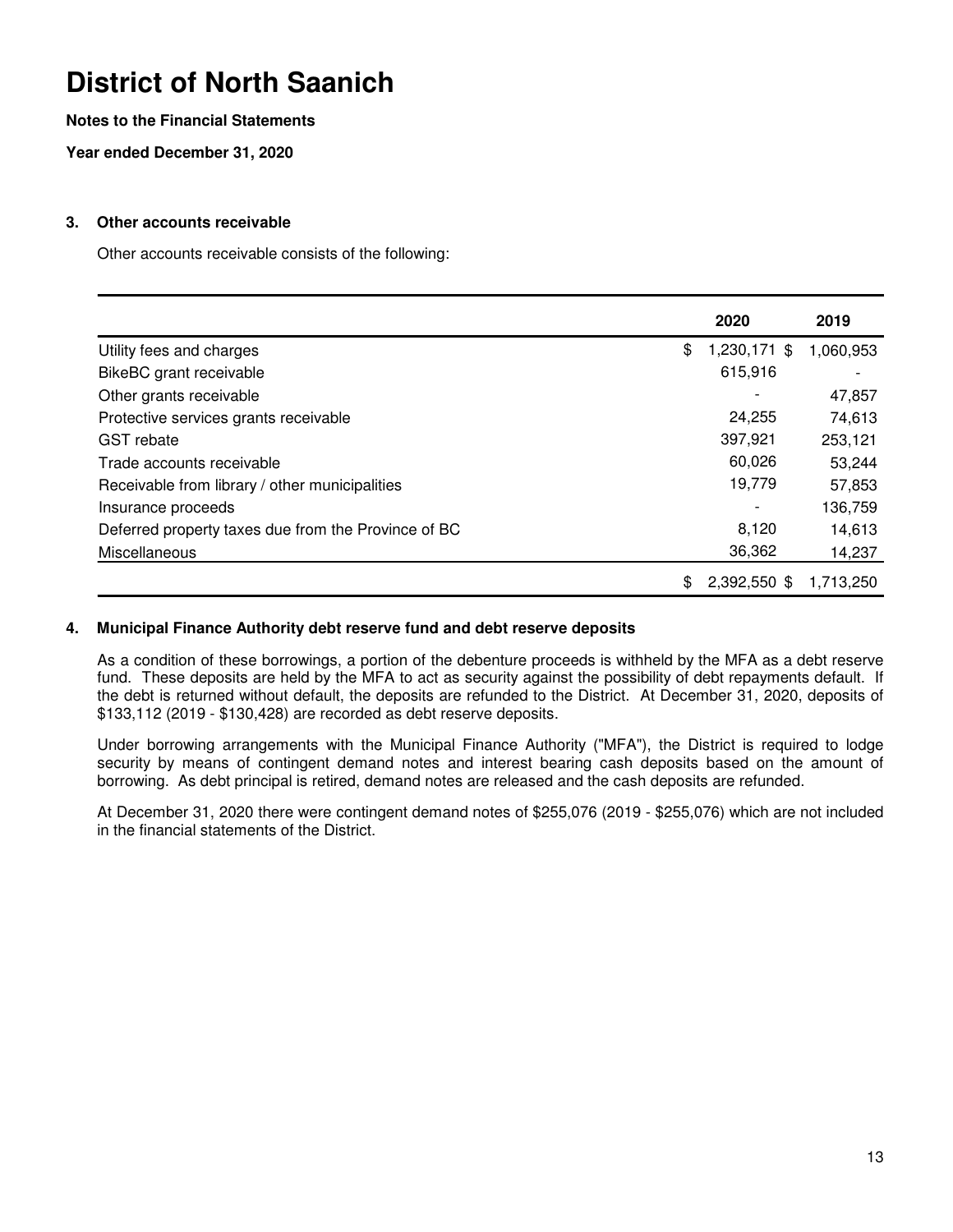#### **Notes to the Financial Statements**

**Year ended December 31, 2020**

#### **5. Accounts payable and accrued liabilities**

Accounts payable and accrued liabilities consist of the following:

|                                                          | 2020               | 2019      |
|----------------------------------------------------------|--------------------|-----------|
| Trade accounts payable                                   | \$<br>1,330,572 \$ | 1,390,613 |
| Accrued liabilities                                      | 586,503            | 778,968   |
| Grants in lieu payable to other government organizations | 649,340            | 934,896   |
| Accrued payroll liability                                | 333,882            | 237,046   |
| Contaminated sites liability (a)                         | 100,000            | 100,000   |
| School tax levy payable to the Province of BC            | 4,307,310          | 962,961   |
| PEMO amounts held (b)                                    | 63,622             | 86,505    |
|                                                          | 7,371,229 \$       | 4.490.989 |

(a) A liability for contaminated sites has been recorded in the amount of \$100,000 (2019 - \$100,000). The existence of metals above the BC Contaminated Sites standards has been identified in the soil at Bazan Bay Park. The source of the contamination is a decommissioned sewage treatment plant clarifier tank on the property.

(b) Peninsula Emergency Measures Organization (PEMO) provides qualified volunteer support during times of emergency or major disaster. It is supported by the District of Central Saanich, the Town of Sidney, and the District of North Saanich.

#### **6. Deferred revenue**

|                                  | 2019               | <b>Contributions</b><br>received | Recognized<br>as revenue             | 2020                     |
|----------------------------------|--------------------|----------------------------------|--------------------------------------|--------------------------|
| <b>Amenity Fee Contributions</b> | \$<br>1,546,527 \$ | $\overline{\phantom{a}}$         | \$<br>\$<br>$\overline{\phantom{0}}$ | 1,546,527                |
| <b>Prepaid Building Permits</b>  | 172,564            | 248,064                          | (172, 564)                           | 248,064                  |
| <b>Prepaid Utility Billings</b>  | 10,511             | 12,924                           | (10, 511)                            | 12,924                   |
| Sewer Parcel Tax                 | 6,047              | $\overline{\phantom{0}}$         | (6,047)                              | $\overline{\phantom{0}}$ |
| Sewer Upgrade Contributions      | 155,903            |                                  |                                      | 155,903                  |
| <b>Specified Area Charges</b>    | 482,905            |                                  | (184, 264)                           | 298,641                  |
| Other                            | 17,510             | 10,600                           | (8,034)                              | 20,076                   |
|                                  | 2,391,967 \$       | 271,588 \$                       | $(381, 420)$ \$                      | 2,282,135                |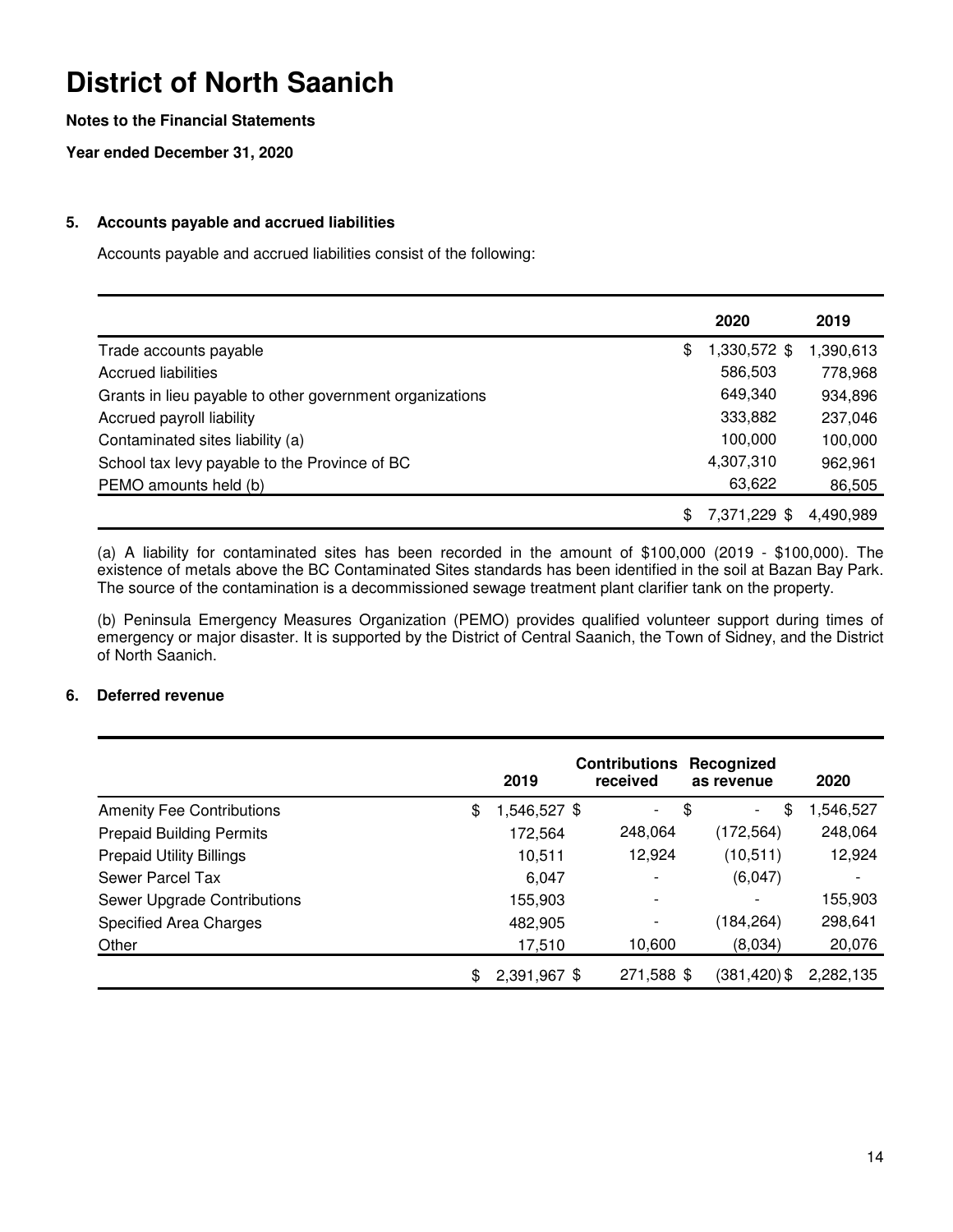#### **Notes to the Financial Statements**

**Year ended December 31, 2020**

#### **7. Employee future benefit liability**

The District provides sick leave, retirement benefits, and personal, emergency, and family leave (PEFL) to its employees in addition to contributions to the Municipal Pension Plan and the GVLRA. These amounts and other employee-related liabilities will require funding in future periods and are set out below:

|                            | 2020             | 2019    |
|----------------------------|------------------|---------|
| Accumulated sick leave     | \$<br>285,524 \$ | 240,204 |
| Retirement benefit payment | 190,376          | 198,096 |
|                            | \$<br>475,900 \$ | 438,300 |

Information about the District's benefit plan for sick leave, retirement benefits and PEFL is as follows:

|                                           | 2020             | 2019      |
|-------------------------------------------|------------------|-----------|
| Accrued benefit obligation - opening:     |                  |           |
| Balance, beginning of year                | \$<br>486,100 \$ | 451,600   |
| Current service cost                      | 52,200           | 47,500    |
| Interest cost                             | 13,900           | 15,600    |
| Benefits paid                             | (38, 500)        | (49, 200) |
| <b>Actuarial loss</b>                     | 90,500           | 20,600    |
| Accrued benefit obligation - closing      | 604,200          | 486,100   |
| Unamortized net actuarial loss            | (128, 300)       | (47,800)  |
| Accrued employee future benefit liability | \$<br>475,900 \$ | 438,300   |

The significant actuarial assumptions adopted in measuring the District's accrued benefit obligations are as follows:

|                         | 2020   | 2019   |
|-------------------------|--------|--------|
| Discount rates          | 2.20 % | 2.70 % |
| Expected inflation rate | 2.50 % | 2.50%  |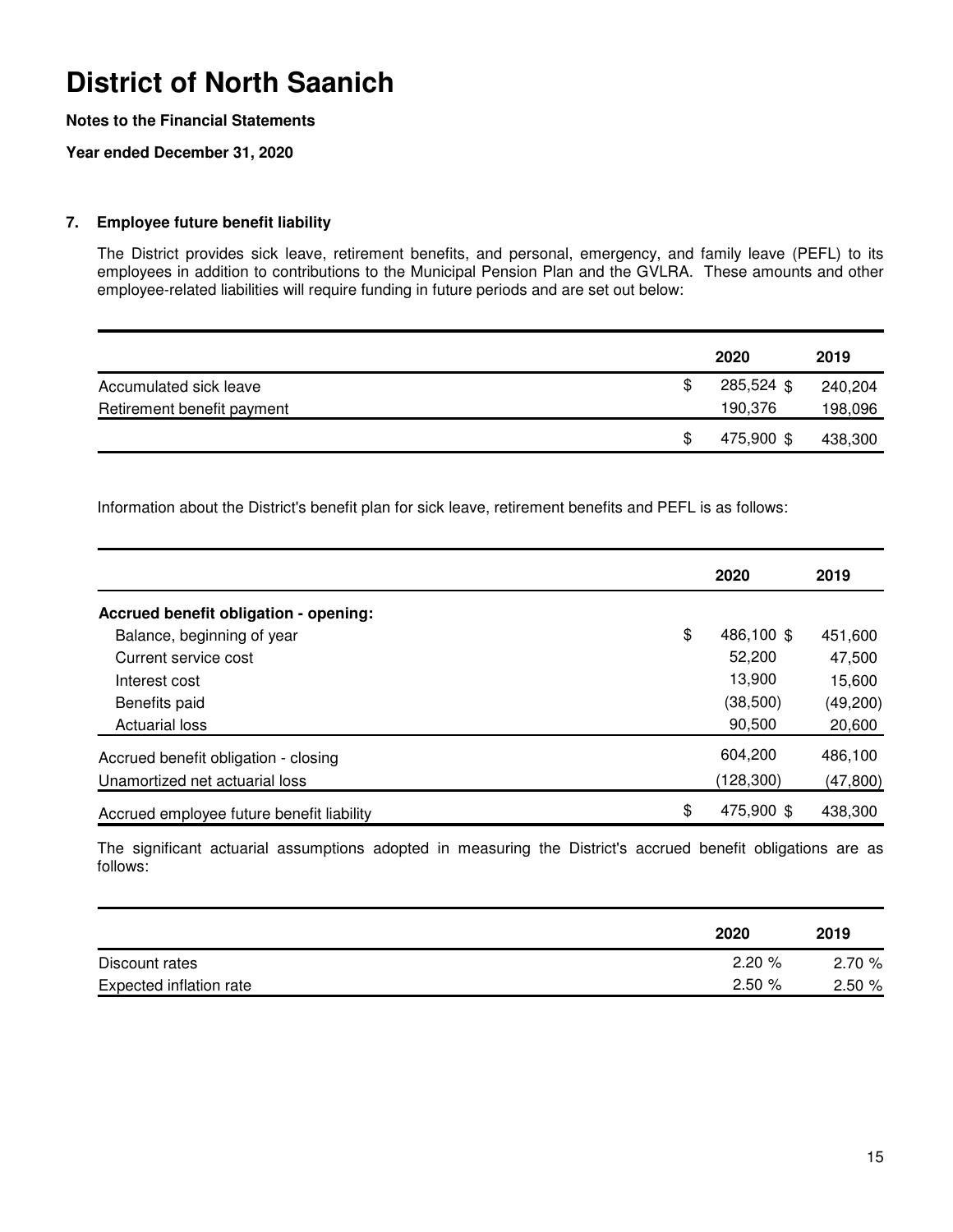#### **Notes to the Financial Statements**

#### **Year ended December 31, 2020**

#### **7. Employee future benefit liability continued**

The expected average remaining service life is 12 years (2019 - 10 years). The expected wage and salary increases (including 2.50% inflation estimate) are 2.58% - 4.50% (2019 - 2.58% - 4.50%). The total expense recorded in the financial statements in respect of obligations under this plan amounts to \$76,100 (2019 - \$72,800).

#### **Accumulated sick leave**

Accumulated sick leave represents the liability for sick leave banks accumulated for possible draw down at future dates.

#### **Retirement benefit payments**

Retirement benefit payments represent the District's share of the cost to provide employees with various benefits upon retirement including lump sum retirement payments and death benefits.

The amount recorded for these benefits is based on a benefit actuarial valuation. It is recorded in combination with sick, personal, emergency and family leave valuations. The most recent valuation was as at December 31, 2020. The actuarial valuation and assumptions upon which it is based are reviewed on a periodic basis.

#### **Municipal pension plan**

The District and its employees contribute to the Municipal Pension Plan (plan), a jointly trusteed pension plan. The board of trustees, representing plan members and employers, is responsible for administering the plan, including investment of assets and administration of benefits. The plan is a multi-employer defined benefit pension plan. Basic pension benefits are based on a formula. As at December 31, 2019, the plan had about 213,000 active members and approximately 106,000 retired members. Active members include approximately 41,000 contributors from local governments.

Every three years, an actuarial valuation is performed to assess the financial position of the plan and adequacy of plan funding. The actuary determines an appropriate combined employer and member contribution rate to fund the plan. The actuary's calculated contribution rate is based on the entry-age normal cost method, which produces the long-term rate of member and employer contributions sufficient to provide benefits for average future entrants to the plan. This rate may be adjusted for the amortization of any actuarial funding surplus and will be adjusted for the amortization of any unfunded actuarial liability.

The most recent valuation for the Municipal Pension Plan as at December 31, 2018, indicated a \$2,866 million funding surplus for basic pension benefits on a going concern basis.

The District paid \$464,041 for employer contributions to the plan in fiscal 2020 (2019 - \$431,488) and District employees paid \$401,995 (2019 - \$375,032).

The next valuation will be as at December 31, 2021, with results available in 2022.

Employers participating in the plan record their pension expense as the amount of employer contributions made during the fiscal year (defined contribution pension plan accounting). This is because the plan records accrued liabilities and accrued assets for the plan in aggregate, resulting in no consistent and reliable basis for allocating the obligation, assets and cost to individual employers participating in the plan.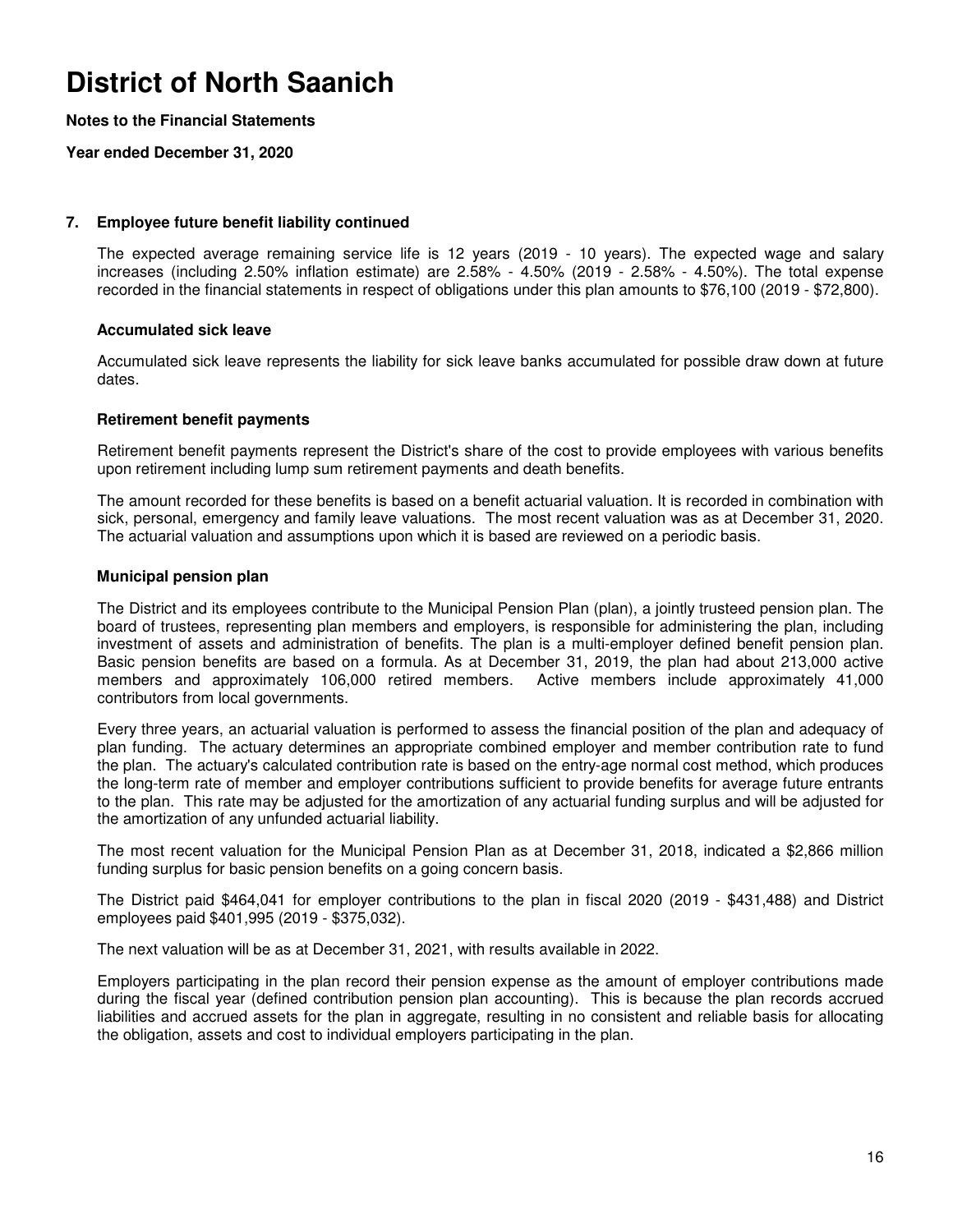#### **Notes to the Financial Statements**

**Year ended December 31, 2020**

#### **7. Employee future benefit liability continued**

#### **GVLRA/CUPE Long-Term Disability Trust**

The Trust was established January 1, 1987 as a result of negotiations between the Greater Victoria Labour Relations Association representing a number of employers and the Canadian Union of Public Employees representing a number of CUPE locals. The Trust's sole purpose is to provide a long-term disability income benefit plan. Employers and employees each contribute equal amounts into the Trust. The total plan provision for approved and unreported claims was actuarially determined as of December 31, 2017 with an extrapolation prepared by the actuary as at December 31, 2019. At December 31, 2019, the total plan provision for approved claims was \$17,748,900 (2018 - \$16,827,700) and the provision for unreported claims was \$1,332,400 (2018 - \$1,332,400) with an accumulated surplus of \$4,244,806 (2018 - \$3,016,917). The total plan provision for approved and unreported claims and net surplus or deficit at December 31, 2020 is being fully actuarially valued and will be available later in 2021. The District paid \$52,395 (2019 - \$50,267) for employer contributions and District employees paid \$52,395 (2019 - \$50,267) for employee contributions to the plan in 2020.

#### **8. Debt**

|                | Interest rate | <b>Year of</b><br>maturity |     | Gross<br><b>Debt</b> | Repayments<br>and actuarial<br>earnings | 2020      |     | 2019      |
|----------------|---------------|----------------------------|-----|----------------------|-----------------------------------------|-----------|-----|-----------|
| MFA Issue #102 | 2.25%         | 2032                       | \$. | 7,722,907            | \$<br>$(3,093,455)$ \$                  | 4,629,452 | -SS | 4,927,353 |
| MFA Issue #127 | $3.30\%$      | 2029                       |     | .680.000             | (572,858)                               | 1.107.142 |     | 1,212,255 |
|                |               |                            |     | 9,402,907            | \$<br>$(3,666,313)$ \$                  | 5,736,594 |     | 6,139,608 |

The District issues debt instruments through the MFA, pursuant to security issuing bylaws under authority of the Local Government Act, to finance certain capital expenditures. MFA invests the District's principal payments so that the payments plus the investment income earned on repayments (actuarial earnings), will equal the original outstanding debt amount at the end of the repayment period.

The loan agreements with the MFA provide that if, at any time, the scheduled payments provided for in the agreements are not sufficient to meet the MFA's obligations in respect of such borrowings, the resulting deficiency becomes a liability of the District.

Interest expense on long-term debt for 2020 was \$229,205 (2019 - \$229,205).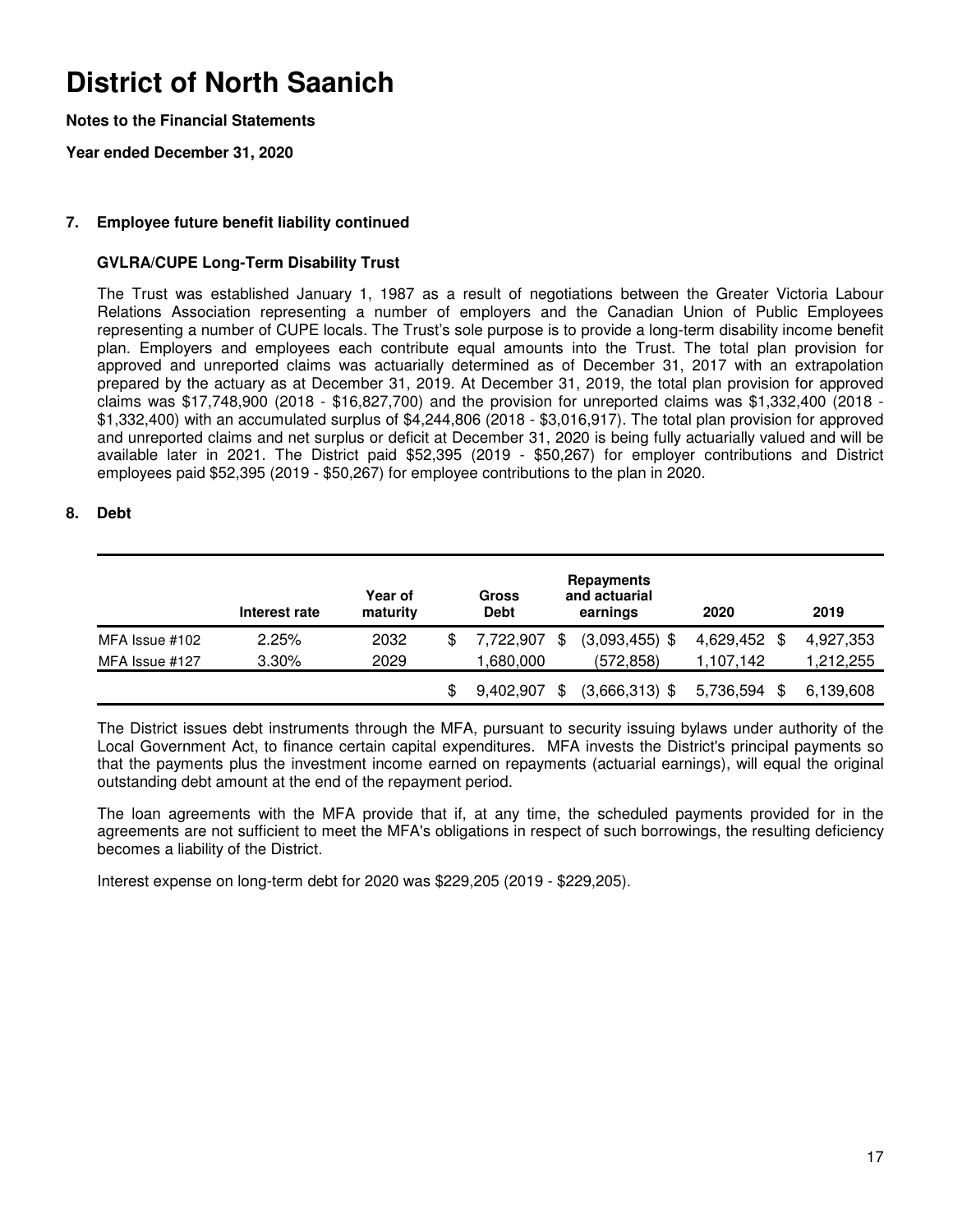#### **Notes to the Financial Statements**

#### **Year ended December 31, 2020**

#### **8. Debt continued**

The aggregate amount of payments required on the District's debt during each of the next five years and thereafter is as follows:

|                           | 2020            |  |
|---------------------------|-----------------|--|
| 2021                      | 269,343<br>\$   |  |
| 2022                      | 269,343         |  |
| 2023                      | 269,343         |  |
| 2024                      | 269,343         |  |
| 2025                      | 269,343         |  |
| Thereafter                | 1,633,700       |  |
| Future actuarial interest | 2,756,179       |  |
|                           | 5,736,594<br>\$ |  |

#### **9. Tangible capital assets**

There are no significant art nor historic treasures owned and held by the District. No tangible capital assets were written down in 2020 or 2019.

In 2020 \$3,147,713 of asset contributions were received related to various developments within the District. The estimated fair market value of these assets is shown as revenue as well as tangible capital asset additions. This was comprised of land - \$1,724,188; land improvements - \$10,000; roads - \$694,725; drainage - \$409,740; water - \$172,300; and sewer - \$136,760. In 2019 contributed assets worth \$5,658,386 were received.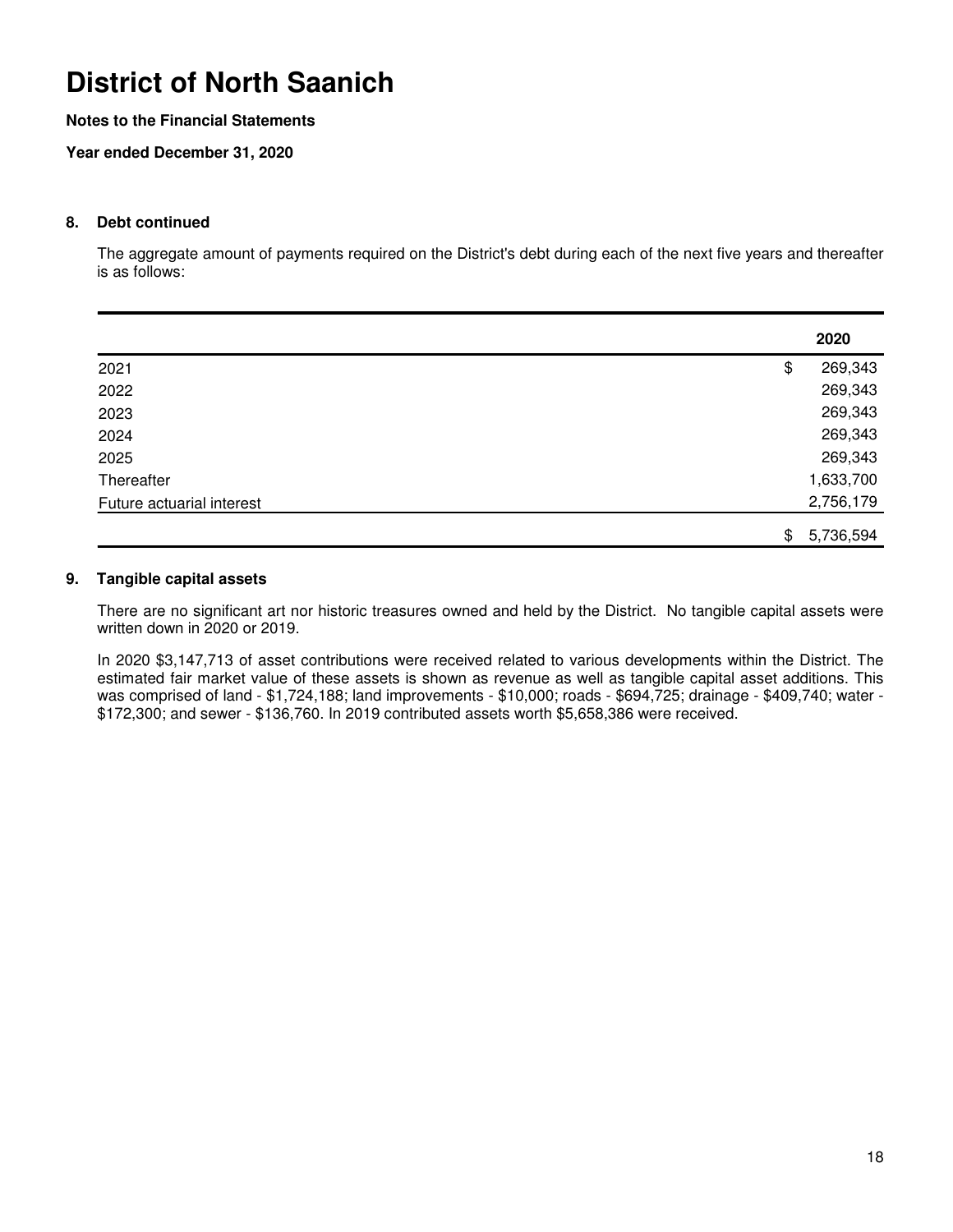**Notes to the Financial Statements**

**Year ended December 31, 2020**

#### **9. Tangible capital assets continued**

|                                                                    |                               |                         |                          |                                              | <b>Engineering Structures</b> |                 |                     |                                                   |               |                            |                                                  |                      |
|--------------------------------------------------------------------|-------------------------------|-------------------------|--------------------------|----------------------------------------------|-------------------------------|-----------------|---------------------|---------------------------------------------------|---------------|----------------------------|--------------------------------------------------|----------------------|
| 2020                                                               | Land                          | Land<br>Improvement     | <b>Buildings</b>         | Vehicles,<br>Machinery &<br><b>Equipment</b> | <b>Roads</b>                  | <b>Drainage</b> | Water               | <b>Sewer</b>                                      | Other         | Work in<br><b>Progress</b> | Total<br>2020                                    | <b>Total</b><br>2019 |
| Cost<br>Opening balance                                            | $$20,467,708$ \$<br>1,724,188 | 2,971,964 \$<br>852,280 | 8,425,326 \$<br>134,516  | 8,619,931<br>428,502                         | \$37,350,488 \$<br>2,622,567  | 444,164         | 1,387,407           | 7,133,808 \$12,883,718 \$27,990,403 \$<br>280,613 | 65,381 \$     | 1,370,432                  | 672,267 \$126,580,994 \$119,003,794<br>9,244,669 | 7,822,950            |
| Add: Additions<br>Less: Disposals<br>Completed work in<br>progress |                               | 22,111                  | $\blacksquare$           | (6, 364)<br>$\overline{\phantom{a}}$         | ٠<br>467,491                  |                 | (22, 979)<br>45,145 | $\overline{\phantom{a}}$<br>137,520               |               | (672, 267)                 | (29, 343)                                        | (245, 748)           |
| Closing balance                                                    | 22,191,896                    | 3,846,355               | 8,559,842                | 9,042,069                                    | 40,440,546                    | 7,577,972       | 14,293,291          | 28,408,536                                        | 65,381        | 1,370,432                  | 135,796,320                                      | 126,580,996          |
| Accumulated<br>Amortization                                        |                               |                         |                          |                                              |                               |                 |                     |                                                   |               |                            |                                                  |                      |
| Opening balance                                                    | $\overline{\phantom{a}}$      | 913,944                 | 2,529,811                | 5,588,757                                    | 22,547,593                    | 1,785,938       | 5,597,836           | 7,694,653                                         | 45,061        | $\overline{\phantom{a}}$   | 46,703,593                                       | 43,955,053           |
| Add: Additions                                                     | $\overline{\phantom{a}}$      | 105,275                 | 208,058                  | 598,280                                      | 1,151,169                     | 133,295         | 185,258             | 553,182                                           | 1,229         | $\overline{\phantom{a}}$   | 2,935,746                                        | 2,825,316            |
| Less: Disposals                                                    |                               |                         | $\overline{\phantom{m}}$ | (6, 364)                                     | $\overline{\phantom{a}}$      |                 | (16, 678)           | $\overline{\phantom{a}}$                          |               |                            | (23, 042)                                        | (76, 777)            |
| Closing balance                                                    |                               | 1,019,219               | 2,737,869                | 6,180,673                                    | 23,698,762                    | 1,919,233       | 5,766,416           | 8,247,835                                         | 46,290        |                            | 49,616,297                                       | 46,703,592           |
| Net book value                                                     | $$22,191,896$ \$              | 2,827,136 \$            | 5,821,973 \$             |                                              | 2,861,396 \$16,741,784<br>\$  | 5,658,739 \$    |                     | 8,526,875 \$ 20,160,701 \$                        | 19,091<br>-\$ |                            | 1,370,432 \$86,180,024 \$79,877,404              |                      |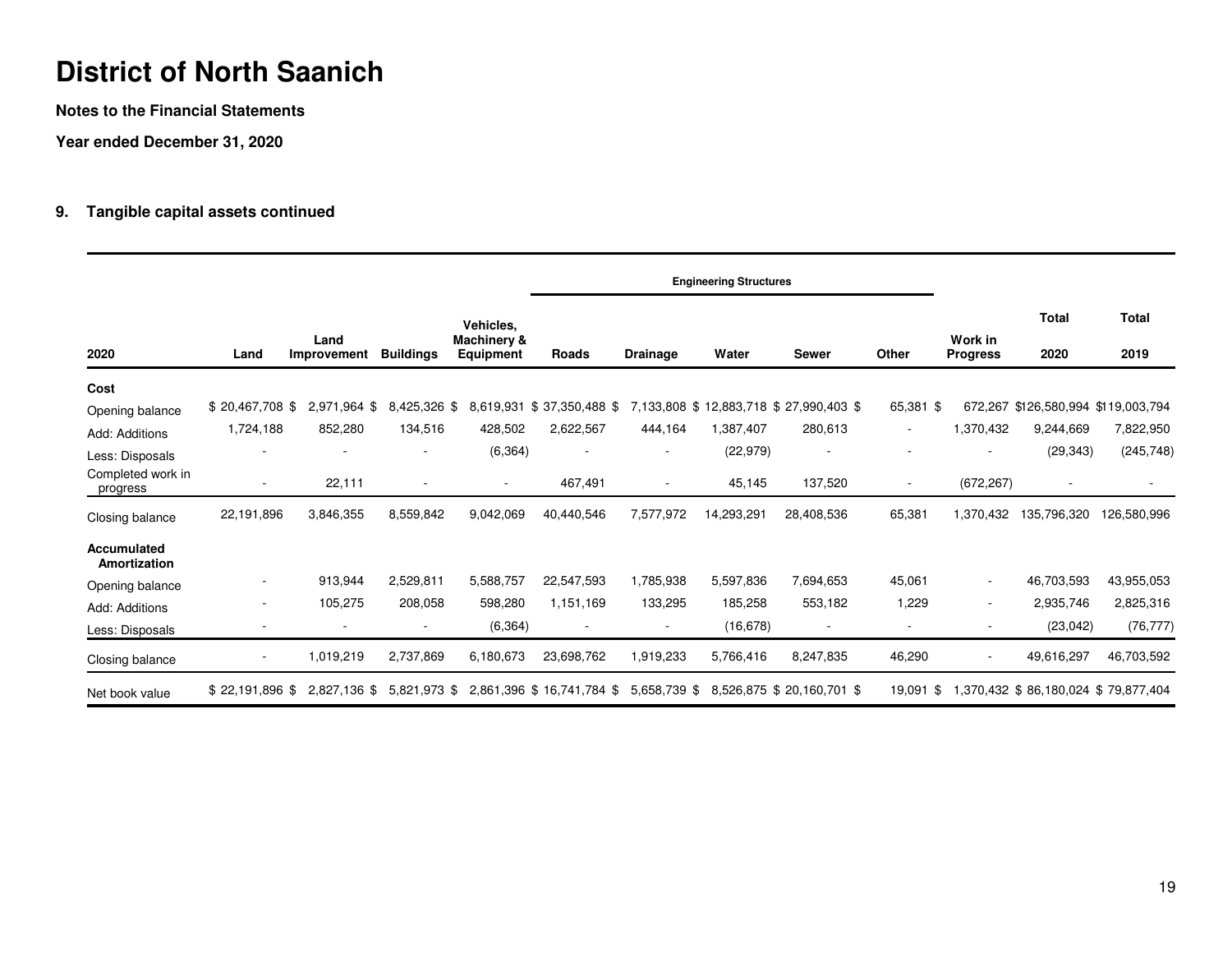#### **Notes to the Financial Statements**

**Year ended December 31, 2020**

#### **10. Accumulated surplus**

Accumulated surplus consists of individual fund surplus and reserves and reserve funds as follows:

|                                                          | 2020       | 2019                        |
|----------------------------------------------------------|------------|-----------------------------|
| <b>Surplus</b>                                           |            |                             |
| Invested in tangible capital assets                      |            | \$80,443,429 \$73,737,796   |
| Unallocated surplus                                      | 12,619,716 | 12,165,211                  |
| Total surplus                                            | 93,063,145 | 85,903,007                  |
| <b>Reserves set aside by Council</b>                     |            |                             |
| Working funds                                            | 12,916,656 | 10,018,092                  |
| Federal Gas Tax Agreement funds                          | 2,163,261  | 3,295,593                   |
|                                                          | 15,079,917 | 13,313,685                  |
| Reserve funds set aside for specific purposes by Council |            |                             |
| Replacement reserves                                     | 2,262,358  | 2,685,117                   |
| Growth and opportunity reserves                          | 1,527,379  | 1,727,254                   |
| Local improvement reserve                                | 946,133    | 1,033,323                   |
| Parks capital and acquisition reserves                   | 1,966,759  | 1,743,789                   |
| Total reserve funds                                      | 6,702,629  | 7,189,483                   |
|                                                          |            | \$114,845,691 \$106,406,175 |

On January 11, 2021 Council adopted North Saanich Reserve Funds Establishment Bylaw No. 1512, 2020. This bylaw updated the District's reserve structure. Within the new structure the reserves set aside by Council of \$15,079,917 and the reserve funds set aside for specific purposes by Council of \$6,702,629 would be in the following new categories: capital reserves – \$11,293,905 and operating and opportunity reserves – \$10,488,641 for a total of \$21,782,546 in statutory reserves.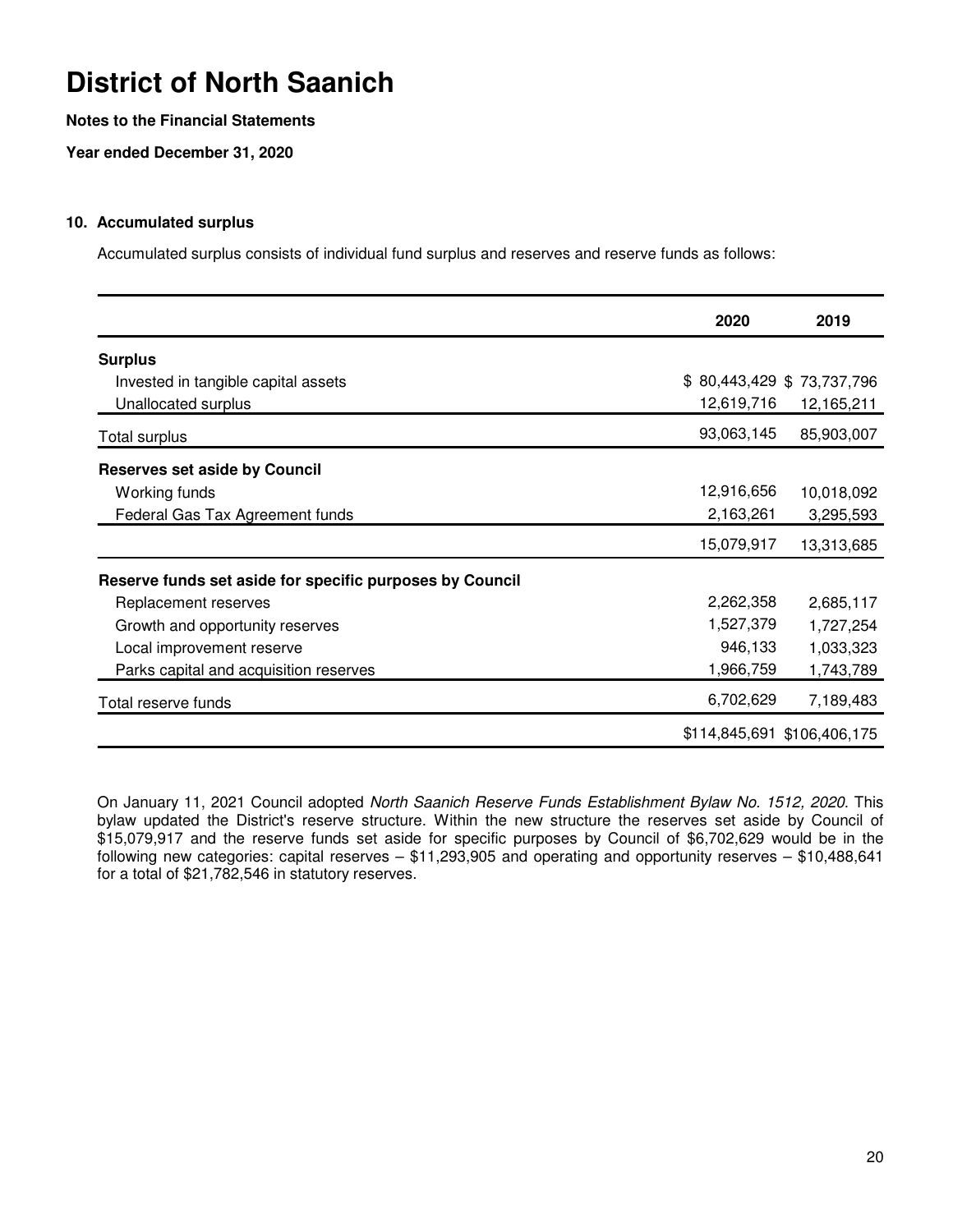#### **Notes to the Financial Statements**

#### **Year ended December 31, 2020**

#### **11. Contingencies and commitments**

(a) Agreements and contracts

The District has entered into various agreements and contracts for services and construction with periods ranging from one to five years.

(b) RCMP

The District has entered into a five-year renewable agreement with the Town of Sidney, effective January 1, 2018, for the use of the RCMP facilities located in the Town of Sidney. This agreement requires that the District reimburse the Town of Sidney for a share of facility, equipment and staffing costs, based upon the ratio of staff assigned to the District and the total number of staff assigned to the detachment under the Policy Agreement. The estimated cost for 2021 is \$424,366.

(c) Insurance

The District is a defendant in various lawsuits and historical circumstances may result in additional legal claims. The District records an accrual in respect of legal claims where there is likely to be a settlement and for which a liability amount is reasonably determinable.

The District is self-insured through membership in the Municipal Insurance Association of British Columbia. Under this program, member municipalities are to share jointly for general liability claims against any member in excess of their deductible. Should the Association pay out claims in excess of premiums received, it is possible that the District, along with the other participants, would be required to contribute towards the deficit. No provision has been recorded as there is no expected risk at this time.

(d) CREST

The District is a shareholder and member of the Capital Regional Emergency Service Telecommunications (CREST) Incorporated, which provides centralized emergency communications and related public safety information services to municipalities, regional districts, the provincial and federal governments and their agencies, and emergency service organizations throughout the Greater Victoria region and the Gulf Islands. Members' obligations to share in funding ongoing operations and any additional costs relating to capital assets are to be contributed pursuant to a Members' Agreement.

(e) Regional District debt

Regional District debt is, under the provisions of the Local Government Act, a direct, joint and several liability of the Regional District and each member municipality within the Regional District, including the District.

(f) Sandown operating lease

In 2020 the District entered into a lease agreement with Circular Farm and Food Society: Vancouver Island to operate the Sandown lands. Within this lease agreement the District agreed to provide funding during the first three years of operation (2020 - 2022). The estimated cost for 2021 is \$125,000.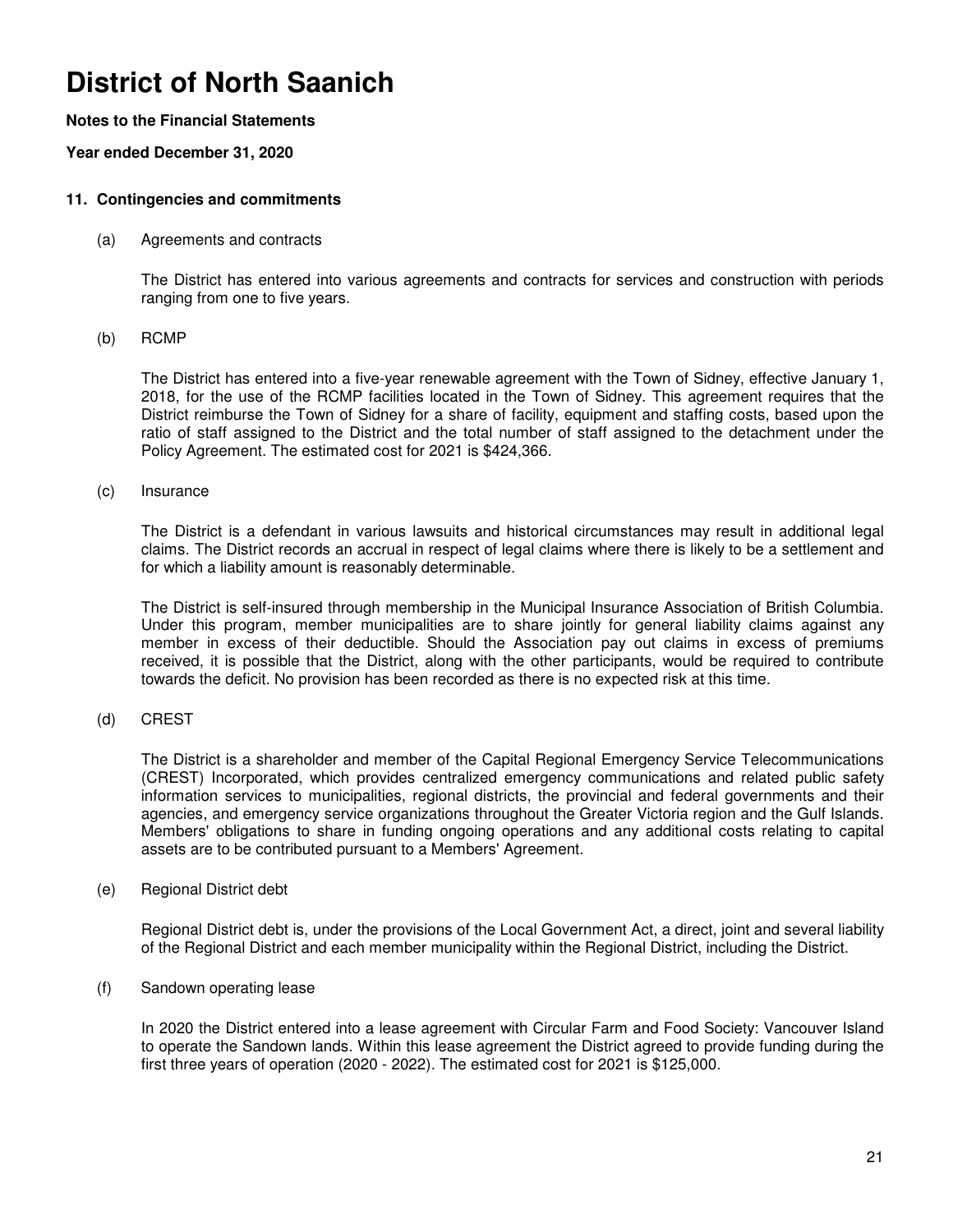#### **Notes to the Financial Statements**

**Year ended December 31, 2020**

#### **12. Taxes available for municipal purposes**

|                                                             | <b>Budget</b> | 2020                         | 2019       |
|-------------------------------------------------------------|---------------|------------------------------|------------|
| Taxes collected for general municipal purposes:             |               |                              |            |
| Property and business taxes                                 |               | \$11,261,850 \$10,895,092 \$ | 10,577,094 |
| Grants in lieu of taxes                                     | 1,251,800     | 1,308,186                    | 1,276,854  |
| Water and sewer system parcel taxes                         | 832,900       | 836,408                      | 828,757    |
| <b>Total</b>                                                | 13,346,550    | 13,039,686                   | 12,682,705 |
| Taxes collected on behalf of and paid to other governments: |               |                              |            |
| <b>School Authorities</b>                                   |               | 7,242,390                    | 8,945,876  |
| Regional Hospital District                                  |               | 1,234,323                    | 1,353,167  |
| <b>Municipal Finance Authority</b>                          |               | 1,304                        | 1,284      |
| <b>British Columbia Assessment Authority</b>                |               | 272,250                      | 256,826    |
| <b>BC Transit Authority</b>                                 |               | 1,416,647                    | 1,367,711  |
| <b>Regional District</b>                                    |               | 2,983,326                    | 2,985,602  |
| Total                                                       |               | 13,150,240                   | 14,910,466 |
| Gross taxes collected                                       | \$            | \$26,189,926 \$27,593,171    |            |

#### **13. Government transfers**

The following government transfers have been included in revenues:

|                    | <b>Budget</b>            | 2020                                | 2019      |
|--------------------|--------------------------|-------------------------------------|-----------|
| <b>Transfers</b>   |                          |                                     |           |
| Provincial (a)     | \$                       | 710,900 \$ 3,777,271 \$             | 590,008   |
| Federal            | 530,600                  | 528,843                             | 1,110,905 |
| Regional and other | $\overline{\phantom{0}}$ | $\overline{\phantom{0}}$            | 50        |
|                    | \$                       | 1,241,500 \$ 4,306,114 \$ 1,700,963 |           |

(a) Included in the provincial government transfers amount is the COVID-19 Safe Restart Grant received of \$2,711,000, see Schedule 1 to the financial statements for further information.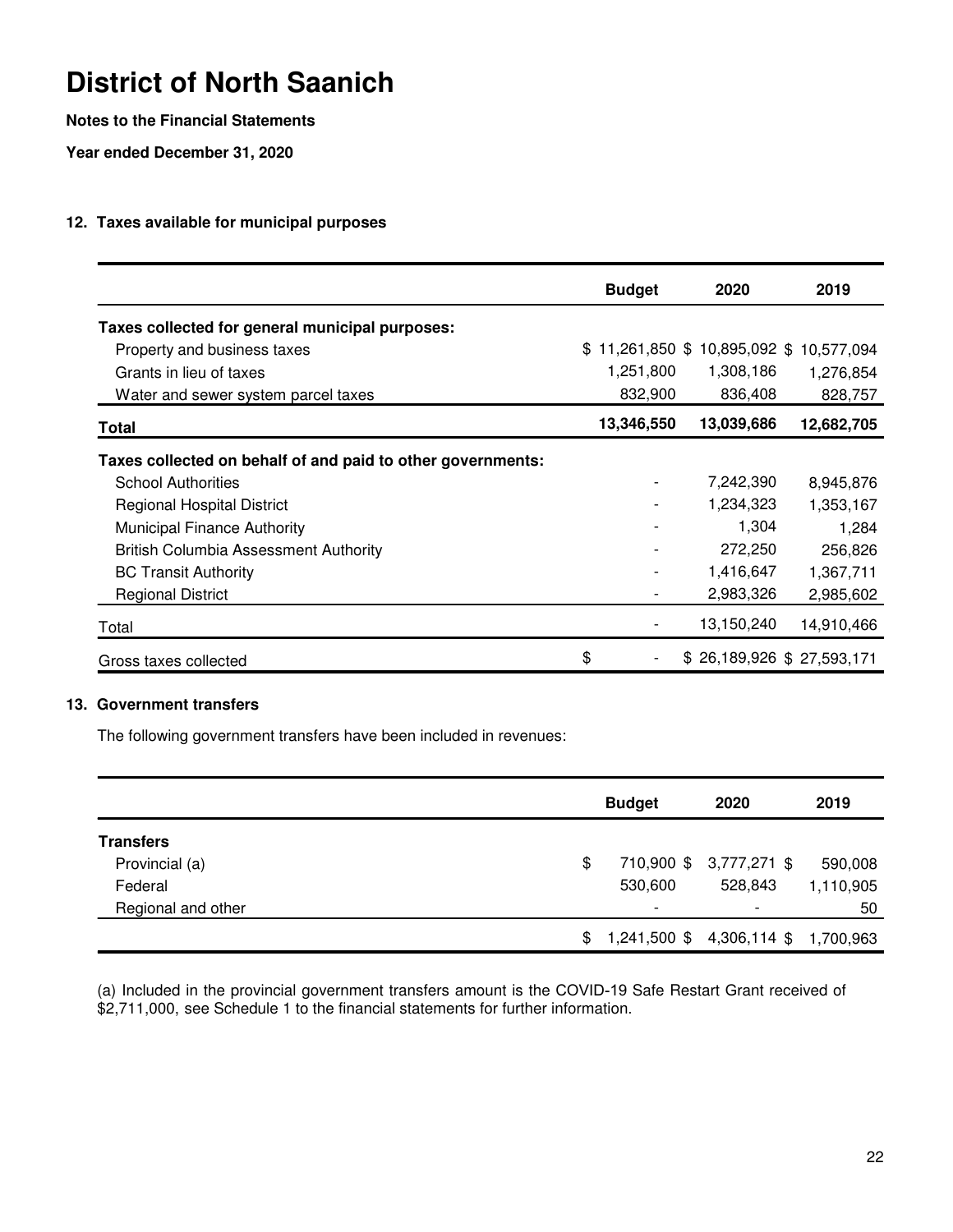#### **Notes to the Financial Statements**

**Year ended December 31, 2020**

#### **14. Segmented information**

The District is a diversified government organization that provides a wide range of services to its citizens as follows:

#### **Protective Services - RCMP, Fire Department and Animal Control**

The mandates of the RCMP and Fire Departments are to enforce laws, prevent crime and maintain peace, order and security by protecting life, property and the environment through the provision of emergency response thus, ensuring safe homes and community.The District cost shares with the Town of Sidney to provide policing services through the Royal Canadian Mounted Police (RCMP). District animal control services are provided under contract by the Capital Regional District.

#### **Parks, Recreation and Cultural Services**

The Parks division of the Infrastructure Services Department is responsible for providing and facilitating high quality parks and recreational facilities. The District cost shares with the Town of Sidney to provide access to recreation and cultural services through the Mary Winspear Centre and Shoal Centre located nearby in the Town of Sidney. The District is a member of the Vancouver Island Regional Library which provides access to information through the library facility located in the Town of Sidney.

#### **General Government Services - Legislative; Corporate Services; Financial and Information Technology Services**

The functions within General Government Services are responsible for adopting bylaws; adopting administrative policy; levying taxes; acquiring, disposing and managing District assets; ensuring effective financial and human resource management; monitoring performance and ensuring that high quality District service standards are met.

#### **Transportation Services - Engineering and Public Works; Roads; Drainage**

The Infrastructure Services Department is responsible for the delivery of municipal transportation and storm drainage systems and services and for approving subdivision plans.

#### **Solid Waste Management and Environmental Services**

The management of garbage pickup on municipal public property is the responsibility of the Infrastructure Services Department. Council, through the establishment of Commission and Committees of the District, are provided with feedback and advice to assist in providing policy direction to protect and enhance rural, agricultural, heritage and environmental characteristics.

#### **Planning and Community Services**

The Planning and Community Services Department is responsible for preparing land use plans, bylaws and policies for sustainable development of the District; and conducting building inspections and bylaw enforcement.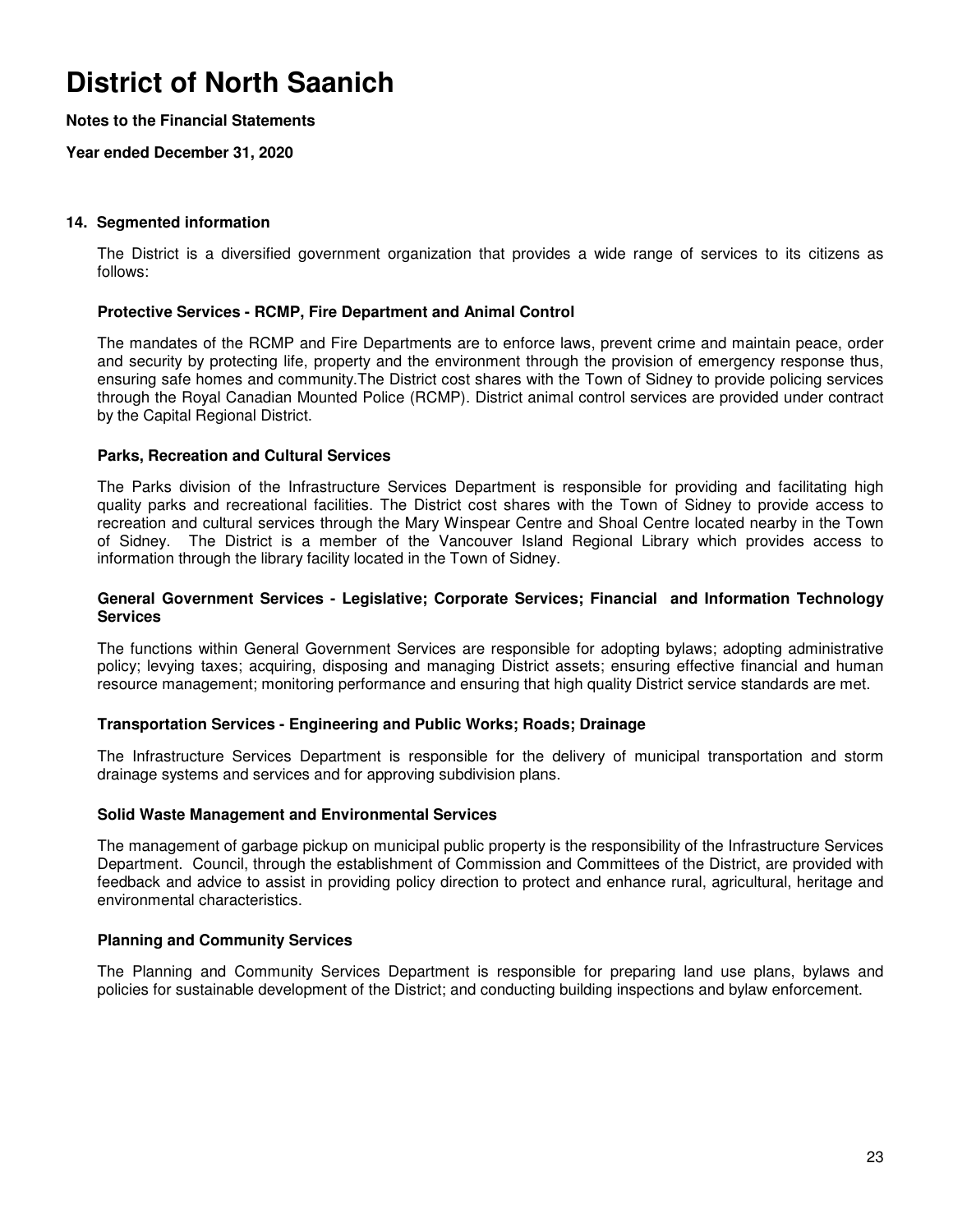#### **Notes to the Financial Statements**

#### **Year ended December 31, 2020**

#### **Water Utility - Infrastructure Services, Utilities**

The Utilities Division of the Infrastructure Services Department installs and maintains the water mains and pump stations and oversees the distribution of water purchased from the Capital Regional District.

#### **Sewer Utility - Infrastructure Services, Utilities**

The Utilities Division of the Infrastructure Services Department installs and maintains the sewer mains and pump stations of the District.

#### **Statement of Segmented Information**

The following statement provides additional information for the foregoing functions. The accounting policies used in these segments are consistent with those followed in the preparation of the financial statements as disclosed in Note 1.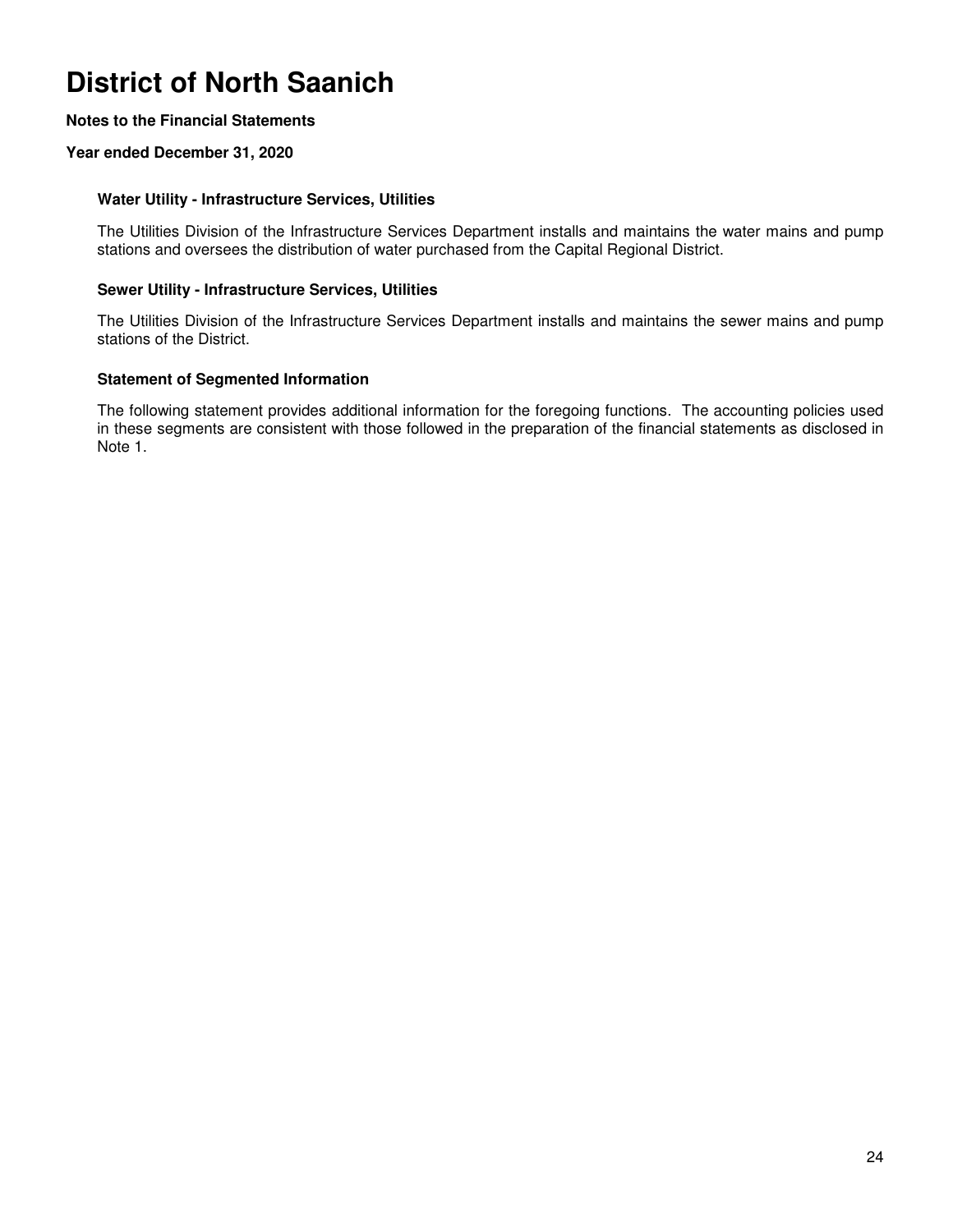**Notes to the Financial Statements**

**Year ended December 31, 2020**

| December 31, 2020                      | General<br>Government | <b>Protective</b><br><b>Services</b> | <b>Solid Waste</b><br>Management | Planning<br>and | Environment Community Transportation and Cultural Water Utility Sewer Utility | Parks.<br>Recreation              |                  |            | 2020       |
|----------------------------------------|-----------------------|--------------------------------------|----------------------------------|-----------------|-------------------------------------------------------------------------------|-----------------------------------|------------------|------------|------------|
| <b>Revenues</b>                        |                       |                                      |                                  |                 |                                                                               |                                   |                  |            |            |
| Taxes available for municipal purposes | $$12,203,278$ \$      |                                      | \$                               | \$              | \$                                                                            | \$<br>$\overline{\phantom{a}}$    | \$<br>477,200 \$ | 359,208 \$ | 13,039,686 |
| Sale of services                       | 131,890               | 108,362                              | 37,660                           | 735,009         | 117,197                                                                       | 34,676                            | 3,364,806        | 1,272,935  | 5,802,535  |
| Income from portfolio investments      | 781,674               |                                      |                                  |                 |                                                                               |                                   | 4,397            | 21,400     | 807,471    |
| Contributed assets                     | 2,838,653             | $\blacksquare$                       | ÷,                               |                 | ۰                                                                             | $\overline{\phantom{a}}$          | 172,300          | 136,760    | 3,147,713  |
| Government transfers                   | 4,246,114             |                                      | $\overline{a}$                   |                 | ٠                                                                             | ۰                                 | $\overline{a}$   | 60,000     | 4,306,114  |
| Other revenue                          | 166,899               |                                      |                                  |                 | $\overline{\phantom{a}}$                                                      | $\overline{a}$                    | (4,611)          | 149,002    | 311,290    |
|                                        | 20,368,508            | 108,362                              | 37,660                           | 735,009         | 117,197                                                                       | 34,676                            | 4,014,092        | 1,999,305  | 27,414,809 |
| <b>Expenses</b>                        |                       |                                      |                                  |                 |                                                                               |                                   |                  |            |            |
| Salaries, wages and employee benefits  | 2,109,173             | 655,450                              | 48,860                           | 982,218         | 1,549,230                                                                     | 371,772                           | 501,161          | 246,959    | 6,464,823  |
| Contracted services                    | 1,142,483             | 2,353,591                            | 49,480                           | 152,989         | 556,533                                                                       | 1,226,600                         | 39,141           | 612,474    | 6,133,291  |
| Supplies and materials                 | 122,798               | 150,657                              | 1,665                            | 8,517           | 181,657                                                                       | 81,355                            | 2,478,957        | 177,185    | 3,202,791  |
| Interest and bank charges              | 9,437                 | 55,440                               | $\overline{\phantom{a}}$         |                 |                                                                               |                                   |                  | 173,765    | 238,642    |
| Amortization                           | 313,438               | 259,445                              | $\overline{\phantom{a}}$         | 8,313           | 1,446,808                                                                     | 104,652                           | 222,485          | 580,605    | 2,935,746  |
|                                        | 3,697,329             | 3,474,583                            | 100,005                          | 1,152,037       | 3,734,228                                                                     | 1,784,379                         | 3,241,744        | 1,790,988  | 18,975,293 |
| Annual surplus (deficit)               | $$16,671,179$ \$      | $(3,366,221)$ \$                     | $(62, 345)$ \$                   | $(417,028)$ \$  |                                                                               | $(3,617,031)$ \$ $(1,749,703)$ \$ | 772,348 \$       | 208,317 \$ | 8,439,516  |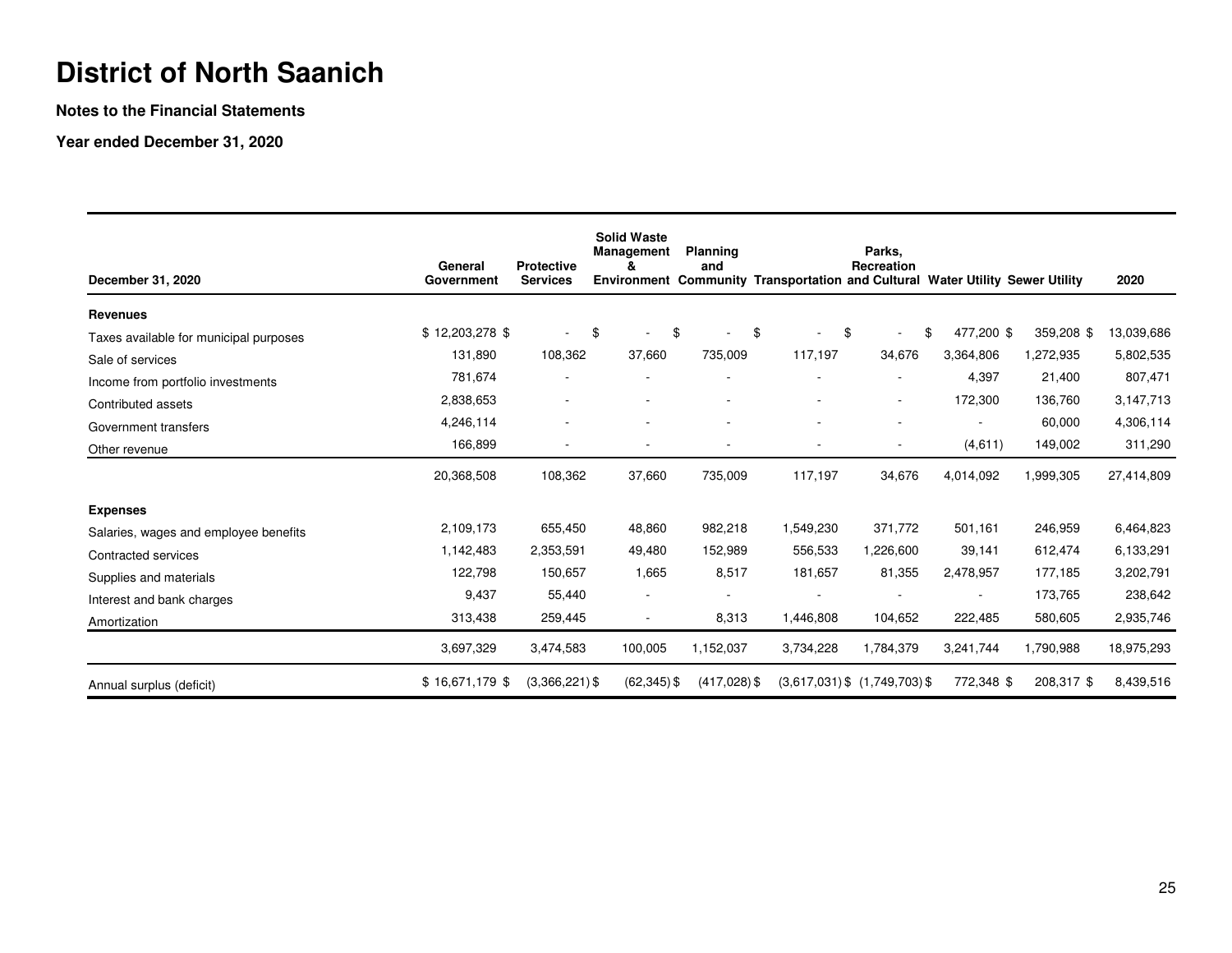**Notes to the Financial Statements**

**Year ended December 31, 2020**

| December 31, 2019                      | General<br>Government | <b>Protective</b><br><b>Services</b> | <b>Solid Waste</b><br>Management<br>& | <b>Planning</b><br>and | Environment Community Transportation and Cultural Water Utility Sewer Utility | Parks,<br>Recreation              |                  |                          | 2019       |
|----------------------------------------|-----------------------|--------------------------------------|---------------------------------------|------------------------|-------------------------------------------------------------------------------|-----------------------------------|------------------|--------------------------|------------|
| <b>Revenues</b>                        |                       |                                      |                                       |                        |                                                                               |                                   |                  |                          |            |
| Taxes available for municipal purposes | $$11,853,947$ \$      | $\overline{\phantom{a}}$             | \$<br>$\sim$                          | \$                     | \$                                                                            | \$<br>$\overline{\phantom{a}}$    | 469,550 \$<br>\$ | 359,208 \$               | 12,682,705 |
| Sale of services                       | 117,450               | 99,585                               | 53,858                                | 590,776                | 150,941                                                                       | 21,456                            | 3,230,900        | 1,295,491                | 5,560,457  |
| Income from portfolio investments      | 800,814               |                                      |                                       |                        |                                                                               |                                   | 4,483            | 28,620                   | 833,917    |
| Contributed assets                     | 4,872,001             |                                      |                                       |                        |                                                                               | ٠                                 | 388,550          | 397,835                  | 5,658,386  |
| Government transfers                   | 1,700,963             |                                      |                                       |                        |                                                                               |                                   | ٠                | $\overline{\phantom{a}}$ | 1,700,963  |
| Other revenue                          | 241,045               |                                      |                                       |                        | $\overline{\phantom{a}}$                                                      | $\overline{\phantom{a}}$          | (10,071)         | 251,047                  | 482,021    |
|                                        | 19,586,220            | 99,585                               | 53,858                                | 590,776                | 150,941                                                                       | 21,456                            | 4,083,412        | 2,332,201                | 26,918,449 |
| <b>Expenses</b>                        |                       |                                      |                                       |                        |                                                                               |                                   |                  |                          |            |
| Salaries, wages and employee benefits  | 1,869,434             | 680,943                              | 34,018                                | 929,002                | 1,418,882                                                                     | 263,698                           | 489,664          | 237,915                  | 5,923,556  |
| Contracted services                    | 1,062,459             | 2,324,127                            | 32,702                                | 66,038                 | 432,951                                                                       | 1,175,115                         | 77,376           | 577,063                  | 5,747,831  |
| Supplies and materials                 | 131,258               | 141,975                              | 3,105                                 | 3,101                  | 132,112                                                                       | 40,095                            | 2,356,835        | 114,102                  | 2,922,583  |
| Interest and bank charges              | 10,696                | 55,440                               | ٠                                     |                        |                                                                               |                                   |                  | 173,765                  | 239,901    |
| Amortization                           | 309,664               | 234,724                              | $\overline{\phantom{a}}$              | 5,651                  | 1,383,621                                                                     | 104,908                           | 208,361          | 578,387                  | 2,825,316  |
|                                        | 3,383,511             | 3,437,209                            | 69,825                                | 1,003,792              | 3,367,566                                                                     | 1,583,816                         | 3,132,236        | 1,681,232                | 17,659,187 |
| Annual surplus (deficit)               | $$16,202,709$ \$      | $(3,337,624)$ \$                     | $(15,967)$ \$                         | $(413,016)$ \$         |                                                                               | $(3,216,625)$ \$ $(1,562,360)$ \$ | 951,176 \$       | 650,969 \$               | 9,259,262  |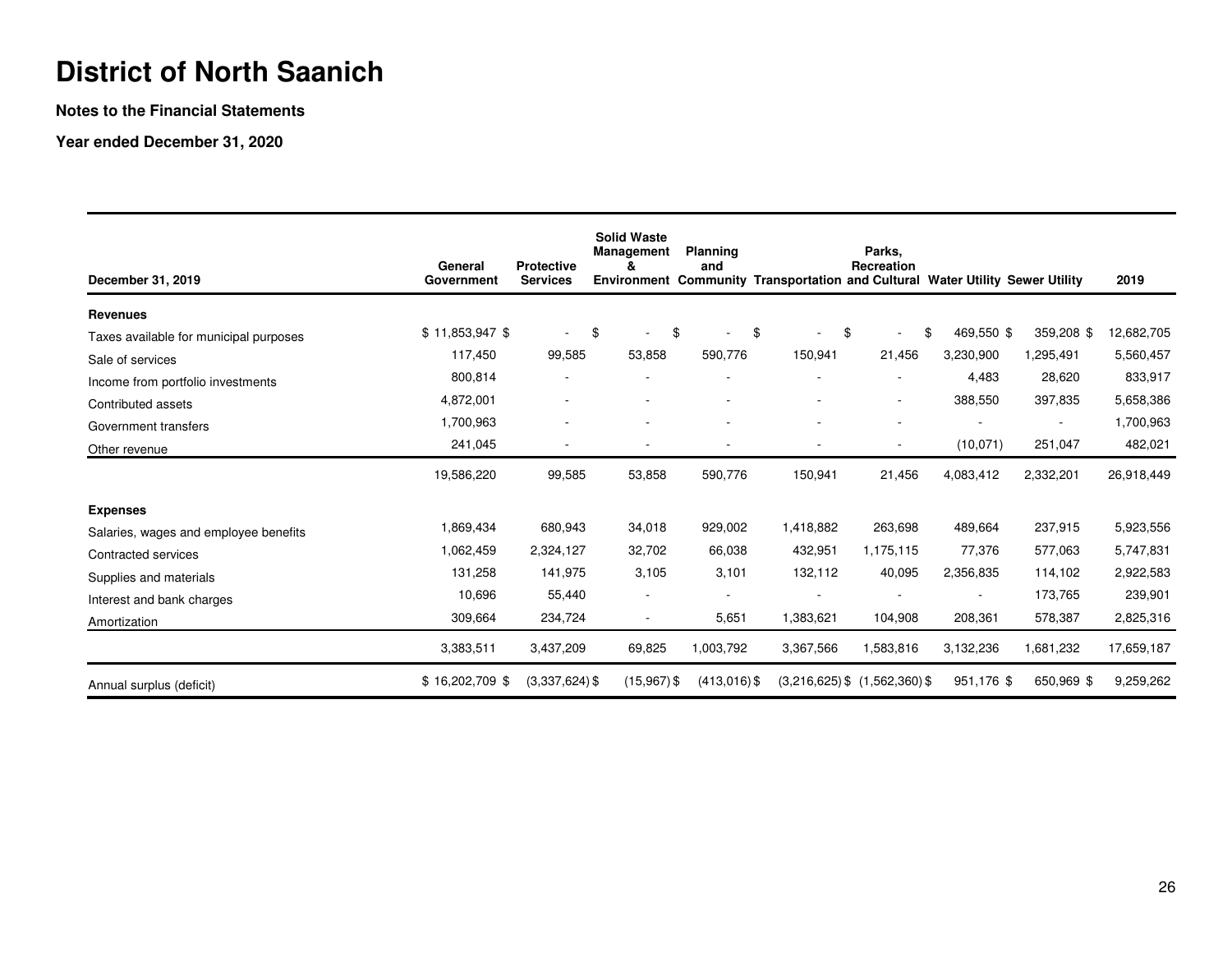### **Notes to the Financial Statements**

**Year ended December 31, 2020**

#### **15. Budget data**

The budget data presented in these financial statements is based upon the 2020 budget in Financial Plan Bylaw #1494, Schedule A passed by Council on May 11, 2020.

|                                        | 2020         |
|----------------------------------------|--------------|
| <b>Revenues</b>                        |              |
| Taxes available for municipal purposes | \$13,346,550 |
| Water utility fees and charges         | 3,363,100    |
| Sewer utility fees and charges         | 1,323,600    |
| General sale of services               | 987,600      |
| Income from portfolio investments      | 440,000      |
| Government transfers                   | 1,241,500    |
| Other revenue                          | 268,700      |
| Total revenue                          | 20,971,050   |
| <b>Expenses</b>                        |              |
| Interest and bank charges              | 229,300      |
| Amortization                           | 3,520,000    |
| General operating fund                 | 14,402,150   |
| Water operating fund                   | 3,318,400    |
| Sewer operating fund                   | 1,045,600    |
|                                        | 22,515,450   |
| Annual deficit before transfers        | (1,544,400)  |
| <b>ALLOCATIONS</b>                     |              |
| Add                                    |              |
| Amortization expense                   | 3,520,000    |
| Transfers to reserve funds             | 8,205,300    |
| <b>Total additions</b>                 | 11,725,300   |
| <b>Deduct</b>                          |              |
| Principal payments on debt             | 269,300      |
| Capital expenditures                   | 9,911,600    |
| <b>Total deductions</b>                | 10,180,900   |
| Financial Plan balance                 | \$           |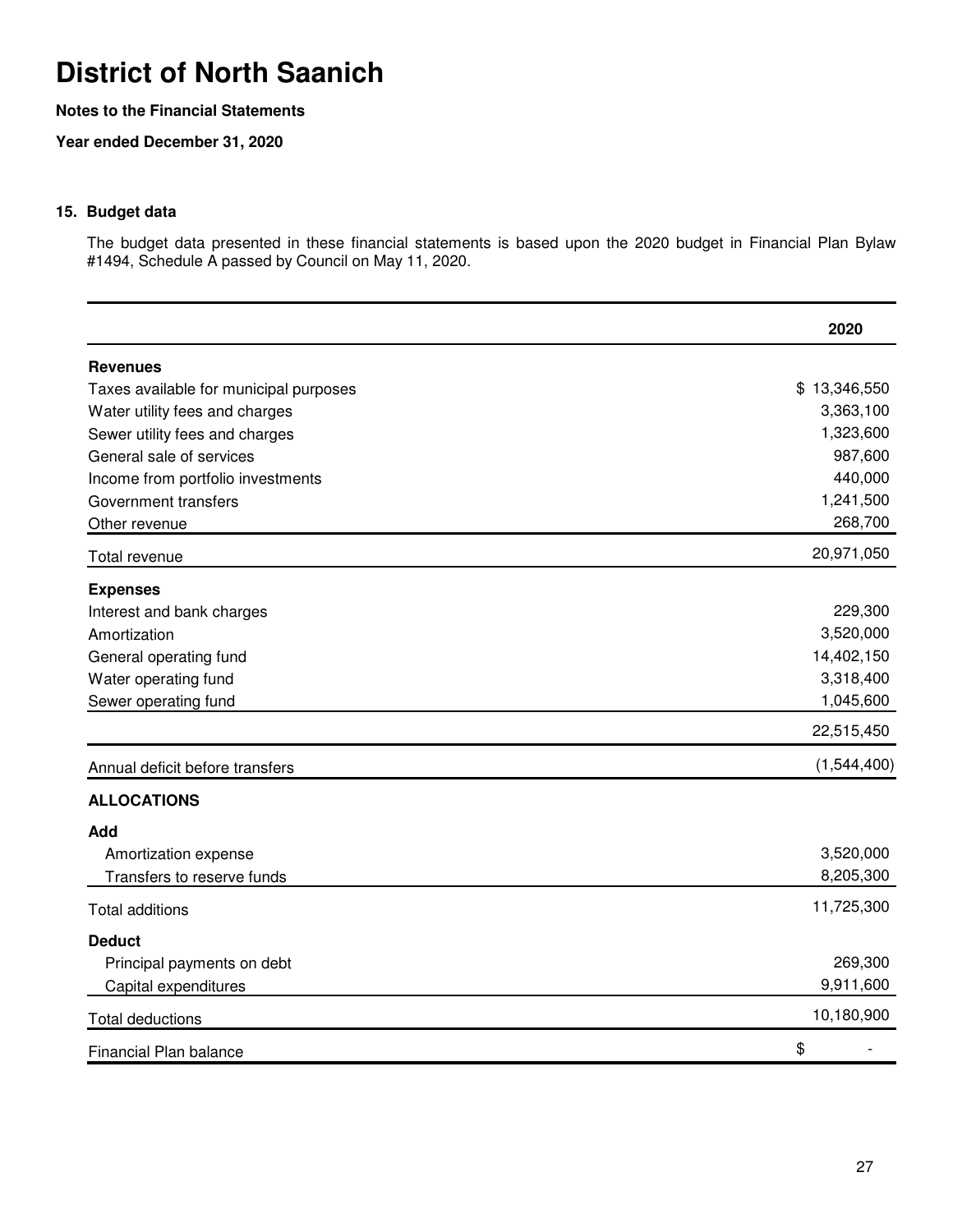#### **Notes to the Financial Statements**

**Year ended December 31, 2020**

#### **16. Uncertainty due to COVID-19**

On March 11, 2020, the COVID-19 outbreak was declared a global pandemic by the World Health Organization. The District's offices were closed to the public as a result, although essential services continued to be provided, with the offices re-opening in a limited capacity during the year. As the impacts of COVID-19 continue, there could be further effects on the District, its citizens, employees, suppliers and other third party business associates. The District has continued to deliver services during this pandemic through a variety of means, whether face-to-face or utilizing technology. Given the daily evolution of the COVID-19 outbreak and the global responses to curb its spread, the District is not able to fully estimate the effects of the COVID-19 outbreak on its results of operations, financial condition, or liquidity at this time.

#### **17. Comparative figures**

Certain comparative figures have been reclassified to conform with the financial statement presentation adopted for the current year.